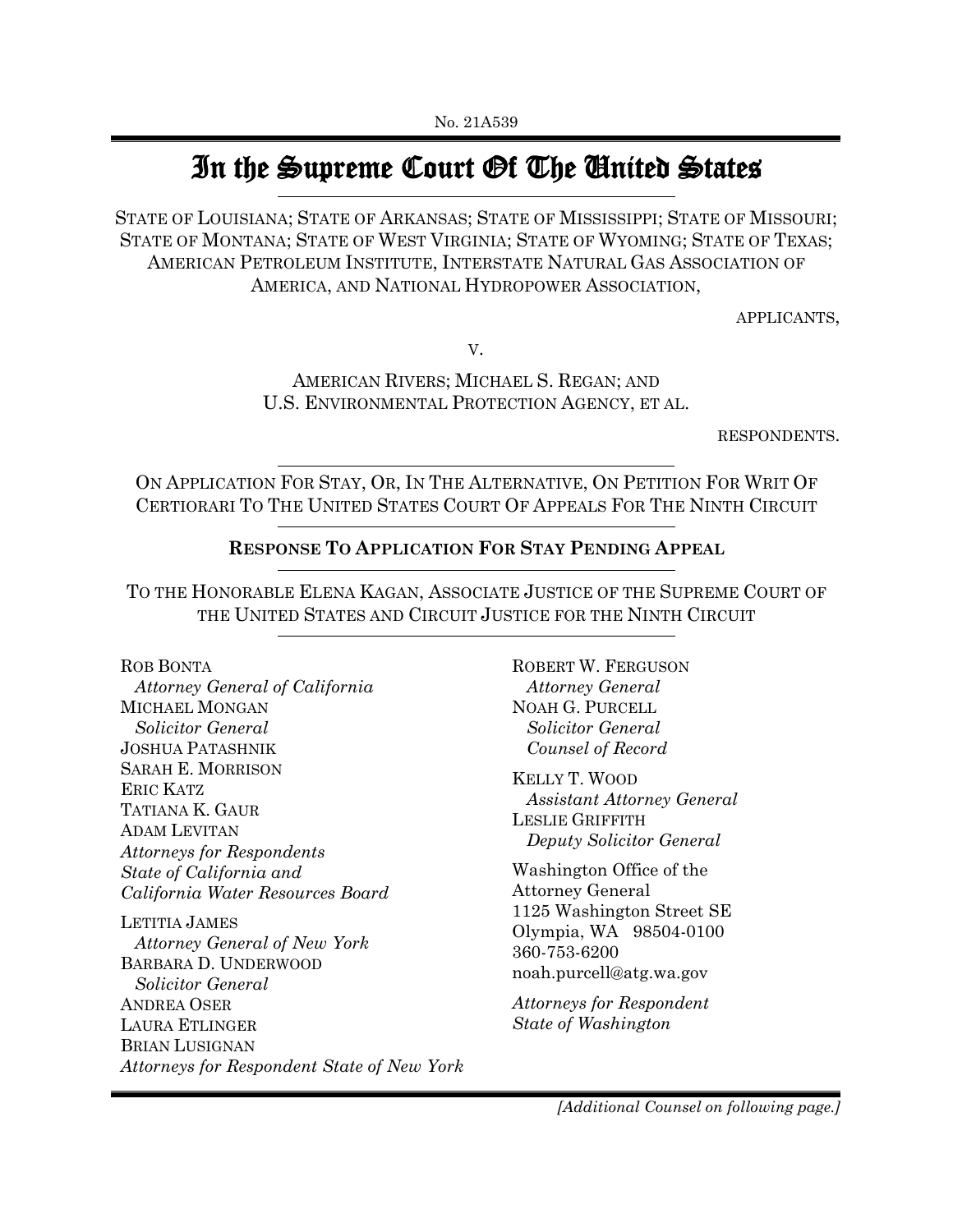ANDREW HAWLEY Western Environmental Law Center 1402 3rd Avenue, Suite 1022 Seattle, WA 98101 hawley@westernlaw.org 206-487-7250

*Attorney for Respondents American Rivers, American Whitewater, California Trout, and Idaho Rivers United*

Additional Counsel:

PHILIP J. WEISER Attorney General of Colorado

KARL A. RACINE Attorney General of the District of Columbia

AARON FREY Attorney General of Maine

MAURA HEALEY Attorney General of Massachusetts

KEITH ELLISON Attorney General of Minnesota

MATTHEW J. PLATKIN Acting Attorney General of New Jersey

JOSHUA S. STEIN Attorney General of North Carolina

PETER F. NERONHA Attorney General of Rhode Island

JOSH KAUL Attorney General of Wisconsin MONEEN NASMITH Earthjustice 48 Wall Street, 15th Floor New York, NY 10005 212-845-7384 mnasmith@earthjustice.org

*Attorney for Respondents Suquamish Tribe, Pyramid Lake Paiute Tribe, Orutsararmiut Native Council, Columbia Riverkeeper, and Sierra Club*

WILLIAM TONG Attorney General of Connecticut

KWAME RAOUL Attorney General of Illinois

BRIAN FROSH Attorney General of Maryland

DANA NESSEL Attorney General of Michigan

AARON D. FORD Attorney General of Nevada

HECTOR BALDERAS Attorney General of New Mexico

ELLEN F. ROSENBLUM Attorney General of Oregon

TJ DONOVAN Attorney General of Vermont

*Attorneys for Respondents*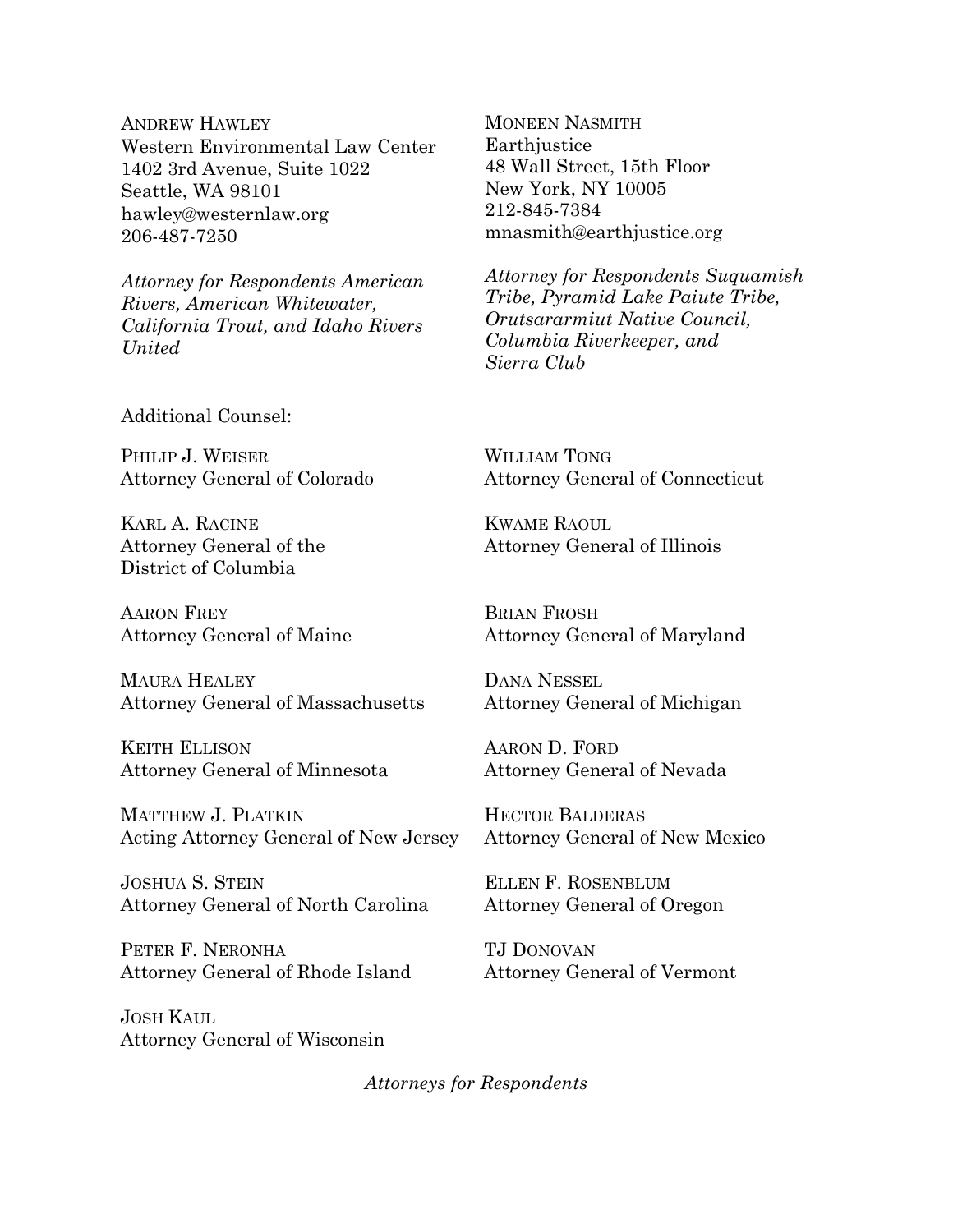#### **PARTIES**

The parties to the proceedings below are as follows:

Applicants American Petroleum Institute, Interstate National Gas Association of America, and National Hydropower Association were intervenor defendants in the district court and are appellants in the court of appeals.

Applicants State of Arkansas, State of Louisiana, State of Mississippi, State of Missouri, State of Montana, State of West Virginia, State of Wyoming, and State of Texas were intervenor defendants in the district court and are appellants in the court of appeals.

Plaintiffs-Respondents are American Rivers, American Whitewater, California Trout, Idaho Rivers United, Columbia Riverkeeper, Sierra Club, Suquamish Tribe, Pyramid Lake Paiute Tribe, Orutsararmiut Native Council, State of California, State Water Resources Control Board, State of Colorado, State of Connecticut, State of Illinois, State of Maine, State of Maryland, Commonwealth of Massachusetts, State of Michigan, State of Minnesota, State of Nevada, State of New Jersey, State of New Mexico, State of New York, State of North Carolina, State of Oregon, State of Rhode Island, State of Vermont, State of Washington, State of Wisconsin, and District of Columbia. Respondents were plaintiffs in the consolidated cases before the district court and are appellees in the court of appeals.

Defendant-Respondents are the United States Environmental Protection Agency and Michael S. Regan, Administrator.

i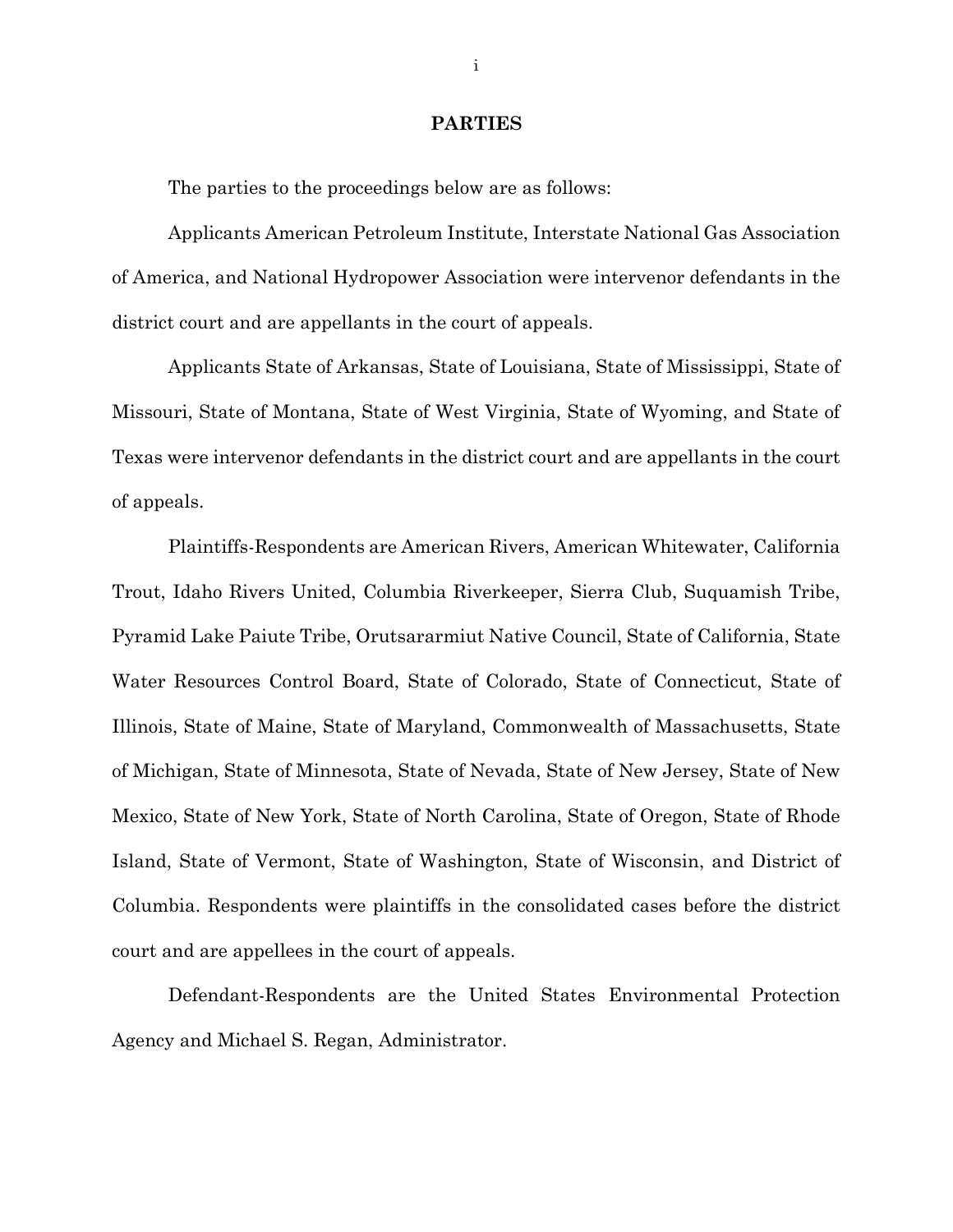# **TABLE OF CONTENTS**

| B <sub>r</sub> |                                                   |  |
|----------------|---------------------------------------------------|--|
|                |                                                   |  |
| A <sub>1</sub> | There Is No Reasonable Probability that the Court |  |
| B <sub>r</sub> |                                                   |  |
| C.             |                                                   |  |
|                |                                                   |  |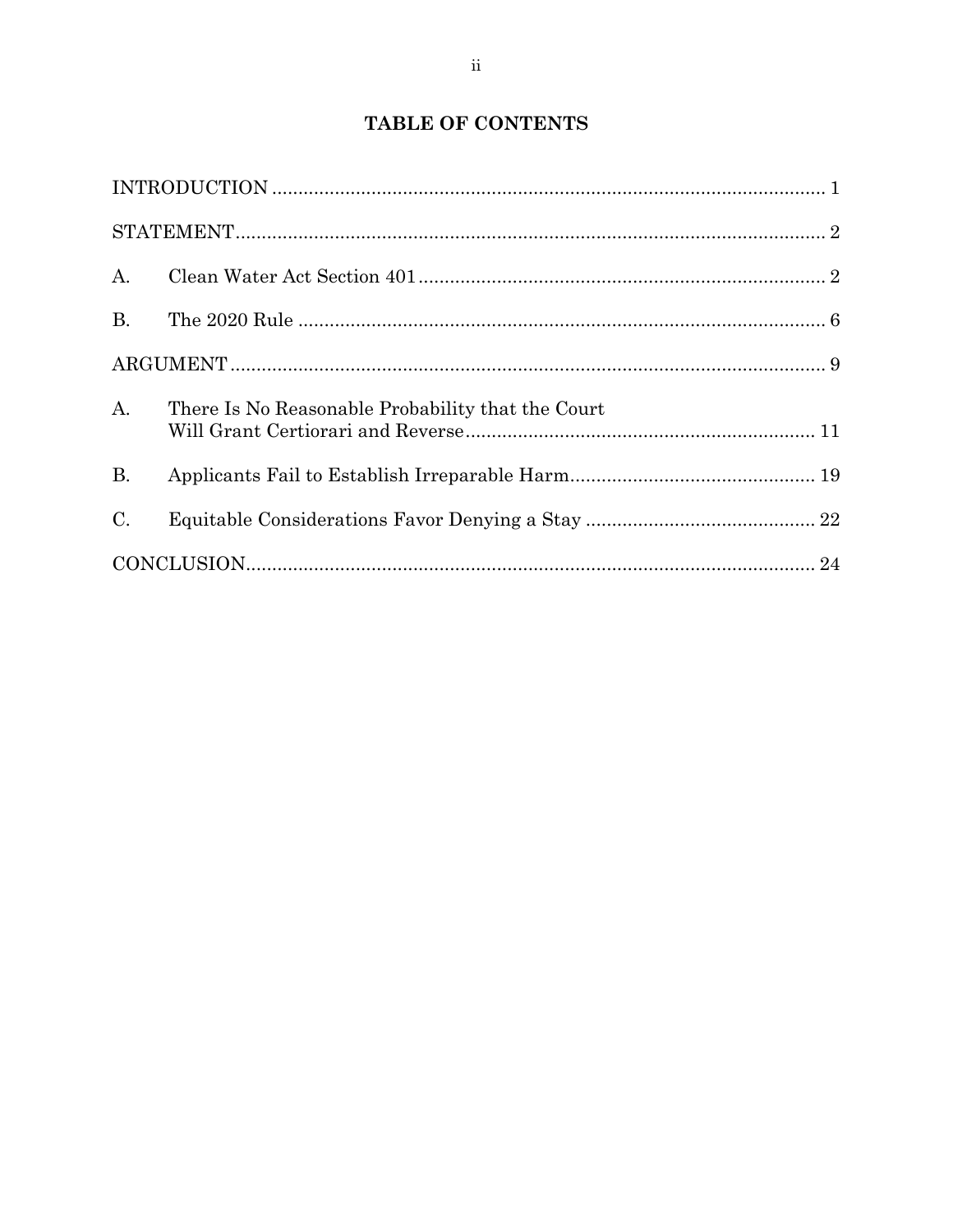# **TABLE OF AUTHORITIES**

# **Cases**

| Allied-Signal, Inc. v. U.S. Nuclear Regul. Comm'n,                   |
|----------------------------------------------------------------------|
| Atiyeh v. Capps,                                                     |
| California Cmtys. Against Toxics v. EPA,                             |
| Chlorine Chemistry Council v. EPA,                                   |
| Constitution Pipeline Co. v. N.Y. State Dep't of Env't Conservation, |
| Ford Motor Co. v. Nat'l Lab. Rel. Bd.,                               |
| Hollingsworth v. Perry,                                              |
| Lexecon Inc. v. Milberg Weiss Bershad Hynes & Lerach,                |
| Lighthouse Res. Inc. v. Inslee,                                      |
| Mountain Valley Pipeline, LLC v. N.C. Dep't of Env't Quality,        |
| Office of Pers. Mgmt. v. Richmond,                                   |
| Pollinator Stewardship Council v. EPA,                               |
| Porter v. Warner Holding Co.,                                        |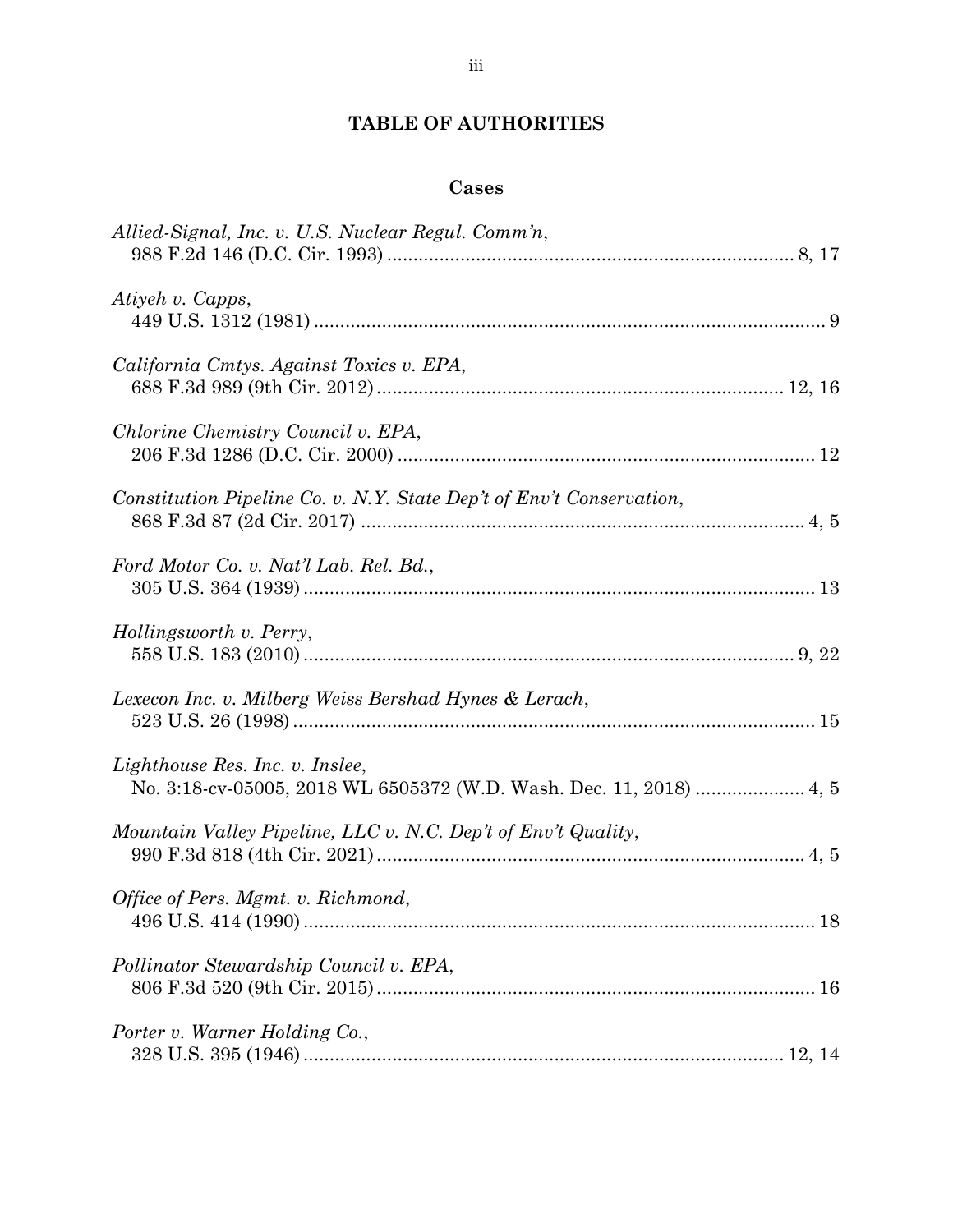# **Statutes**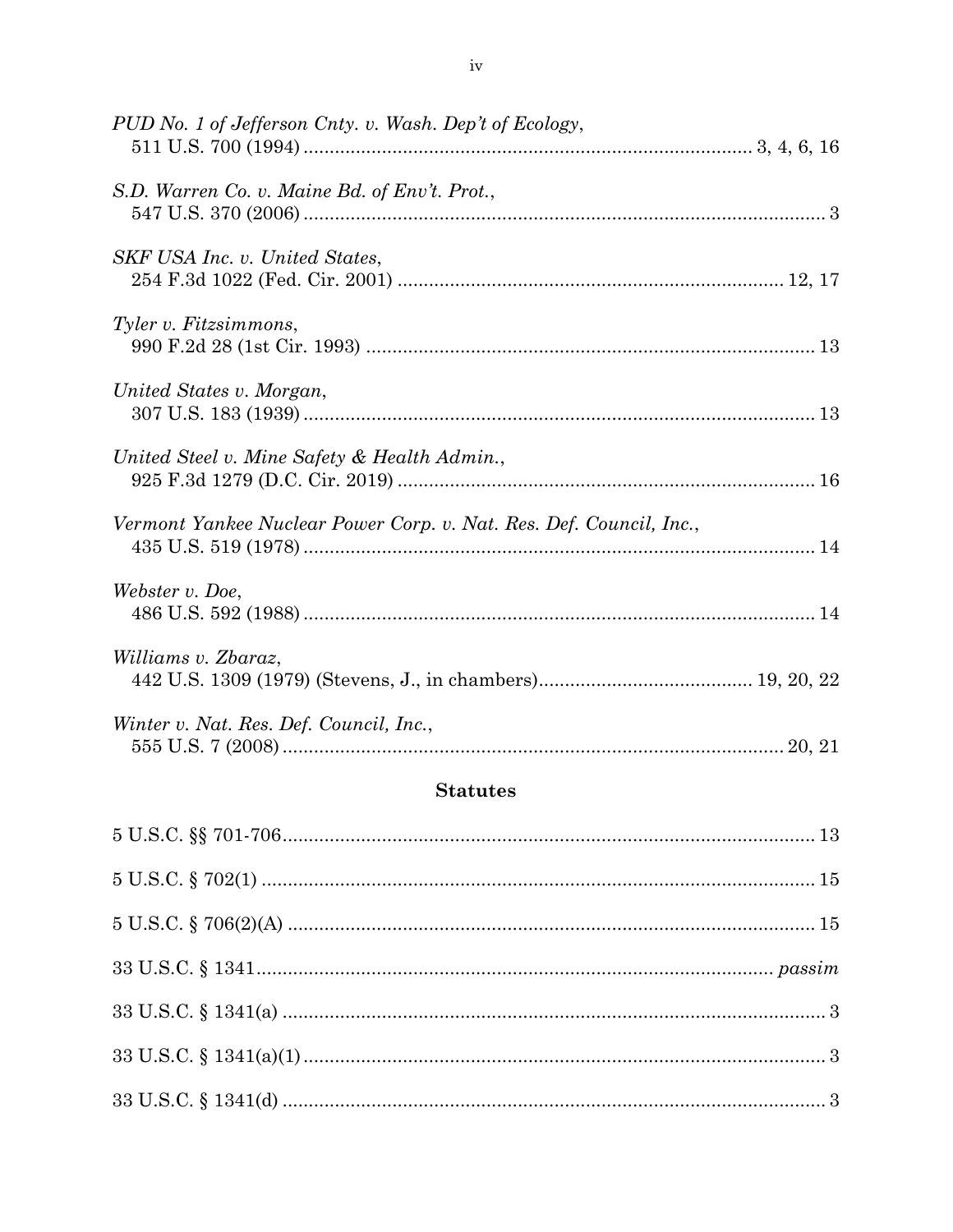# **Regulations**

| Exec. Order 13,868,                                                                                                                        |
|--------------------------------------------------------------------------------------------------------------------------------------------|
| Clean Water Act Section 401 Certification Rule,                                                                                            |
| Notice of Intention To Reconsider and Revise the<br>Clean Water Act Section 401 Certification Rule,                                        |
| <b>Other Authorities</b>                                                                                                                   |
| Attorney General's Manual on the Administrative Procedure Act (1947) 14                                                                    |
| Legislative History of the Administrative Procedure Act,                                                                                   |
| $\mathbf{T}$ is a contract of the contract of the contract of $\mathbf{C}$ is the contract of $\mathbf{C}$ in the contract of $\mathbf{C}$ |

| Letter from Toby Baker, the Texas Comm'n on Env't Quality, |  |
|------------------------------------------------------------|--|
| to Lauren Kasparek, EPA (Aug. 2, 2021)                     |  |
|                                                            |  |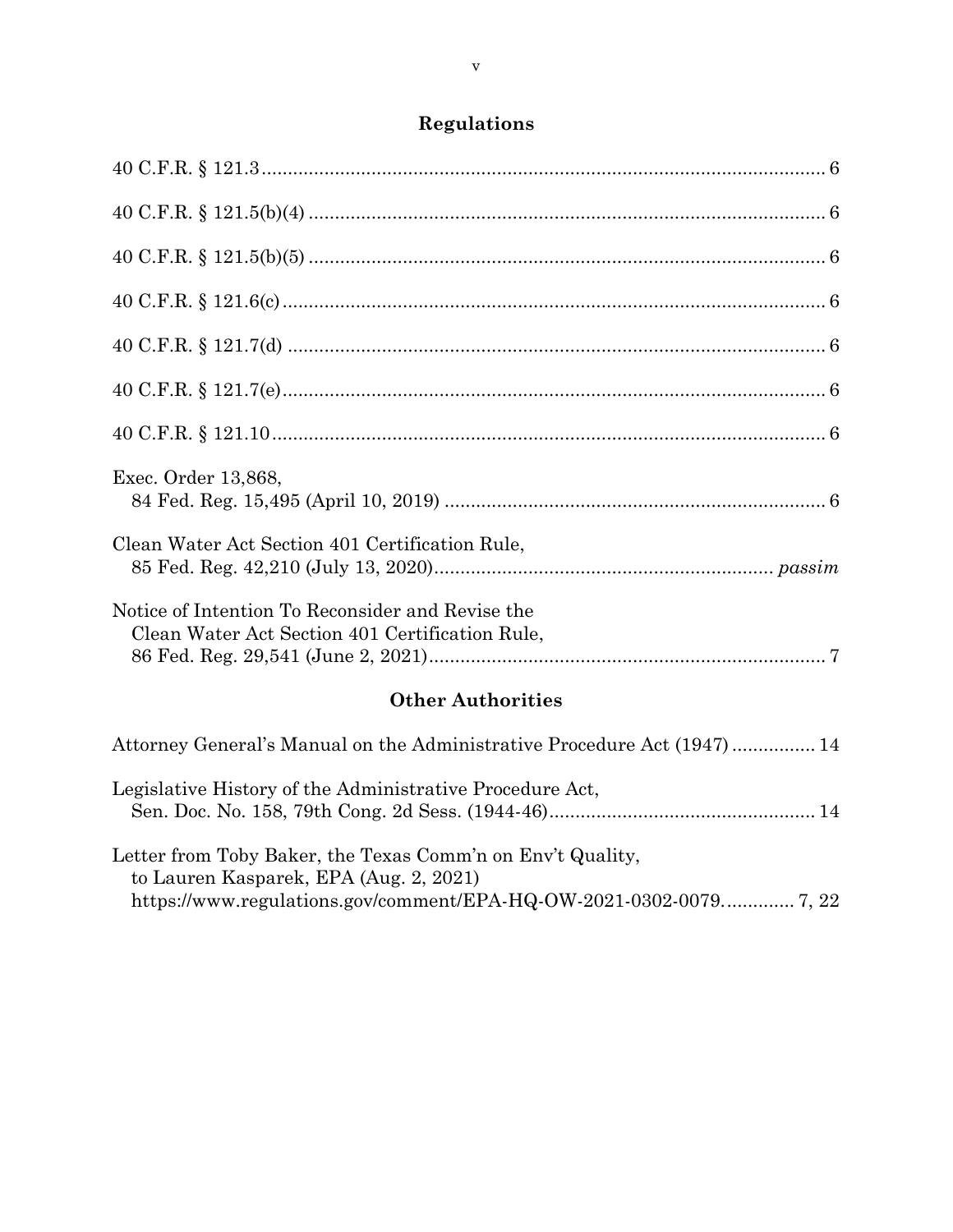#### **INTRODUCTION**

Over five months ago, the district court in this case vacated and remanded to the Environmental Protection Agency (EPA) a 2020 rule that radically changed the standards governing Clean Water Act Section 401 certifications (2020 Rule). Applicants waited a month to appeal and seek a stay from the district court, and then, after the court of appeals denied their next request for a stay, they waited an additional month before seeking a stay from this Court. Applicants' repeated delays confirm what is obvious from their brief: they are suffering no irreparable harm from the vacatur. Indeed, despite the many months that have passed, Applicants fail to identify a single concrete harm that they have suffered or will suffer, much less an irreparable one. That failure is fatal to their application for emergency relief here. It is also unsurprising, as the district court's vacatur merely restored regulations that EPA, states, and tribes had successfully implemented, and that regulated entities were subject to, for fifty years.

Applicants also fail to meet the other requirements for the extraordinary remedy of a stay from this Court, as they cannot show a likelihood that certiorari will be granted and that the judgment below will be reversed. The district court's decision to remand the 2020 Rule to EPA at its request, and also vacate it during the agency's reconsideration, follows a path many courts have taken both before and after Congress enacted the Administrative Procedure Act (APA), 5 U.S.C. §§ 500, *et seq*. When an agency adopts a rule and parties harmed by that rule (as the undersigned Plaintiffs-Respondents were here) challenge it in court, agencies sometimes ask the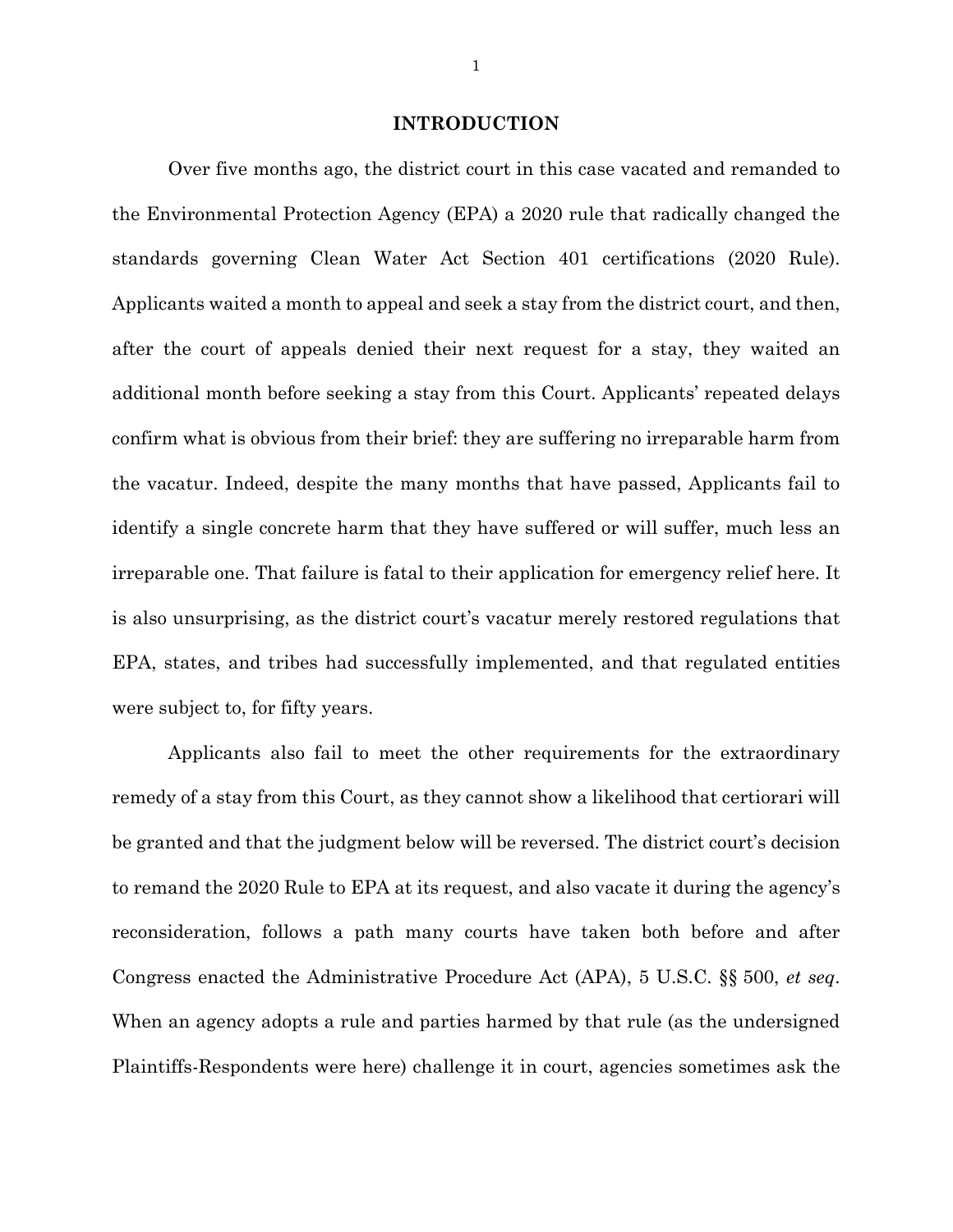court to remand the rule to the agency, rather than ruling on the merits, so the agency can reevaluate the rule and revise it to address the harms raised. Applicants do not dispute that courts have the equitable power to remand in such circumstances, even though no such procedure is mentioned in the APA. Indeed, unlike Plaintiffs-Respondents, who opposed remand and pressed for a ruling on the merits, Applicants did not contest EPA's request here. In exercising this equitable remand power that long predates the APA, courts have always had the accompanying equitable power to vacate the rule. The APA did not disturb that power. There is no circuit split on this issue, leaving Applicants both wrong on the merits and empty-handed on the justification for certiorari.

In sum, there is no basis here for the extraordinary remedy of a stay, much less for a grant of certiorari before judgment and summary reversal. The Court should deny Applicants' request.

#### **STATEMENT**

### **A. Clean Water Act Section 401**

Section 401 of the Clean Water Act, 33 U.S.C. § 1341, empowers states and authorized tribes to review and certify projects affecting waters within their borders before federal permits for those projects may issue. Under Section 401, "[a]ny applicant for a Federal license or permit to conduct any activity, including but not limited to, the construction or operation of facilities, which may result in any discharge into the navigable waters," must obtain a certification from the relevant state or tribe that the discharge will comply with applicable water quality standards.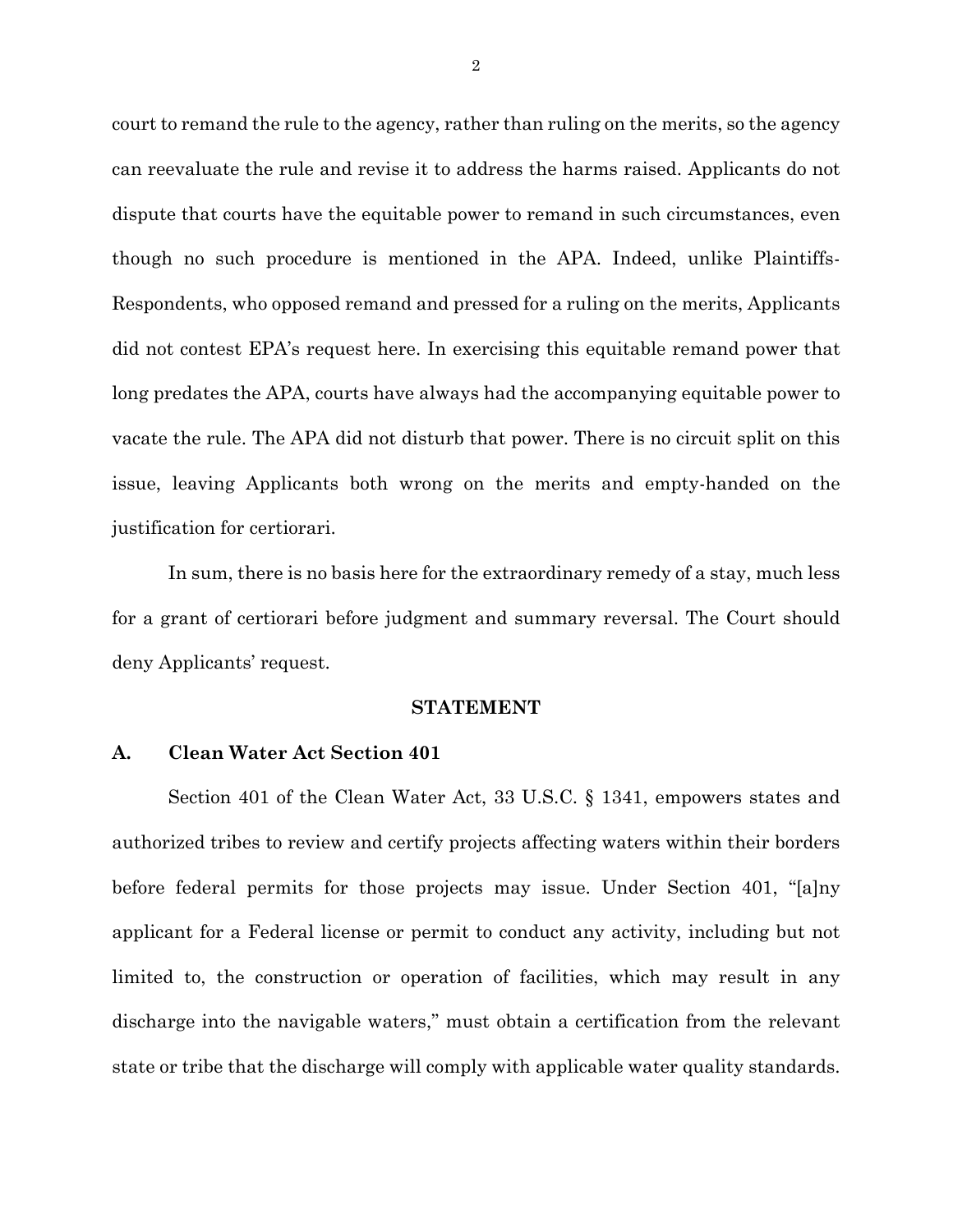33 U.S.C. § 1341(a). That certification must also contain any "limitations" and "monitoring requirements" necessary to assure that the "applicant" will comply with water quality standards and "any other appropriate requirement of [s]tate law." *Id.*  $§ 1341(d).$ 

Section 401 is "essential" to Congress' "scheme to preserve state authority to address the broad range of pollution" affecting their waters. *S.D. Warren Co. v. Maine Bd. of Env't. Prot.*, 547 U.S. 370, 386 (2006). Pursuant to this authority, when a state or authorized tribe receives a request for certification, it may grant the certification, grant certification with conditions, waive certification, or deny certification. If a state or tribe grants a certification with conditions, those requirements are incorporated into the federal license or permit issued to the project applicant. 33 U.S.C. § 1341(d)*.* If a state or tribe denies certification, "no license or permit shall be granted." *Id.*  $§ 1341(a)(1).$ 

In *PUD No. 1 of Jefferson County v. Washington Department of Ecology* (*PUD No. 1*), this Court held that the text of the Clean Water Act, consistent with EPA's 1971 regulations, authorizes states and tribes to place "additional conditions and limitations on the activity as a whole," rather than just the discharge itself. 511 U.S. 700, 711 (1994). This Court concluded that while "Section 401(a)(1) identifies the category of activities subject to certification—namely, those with discharges[,]" Section 401(d) "is most reasonably read as authorizing additional conditions and limitations on the activity as a whole once the threshold condition, the existence of a discharge, is satisfied." *Id.* at 711-712. "The language of [Section 401(d)] contradicts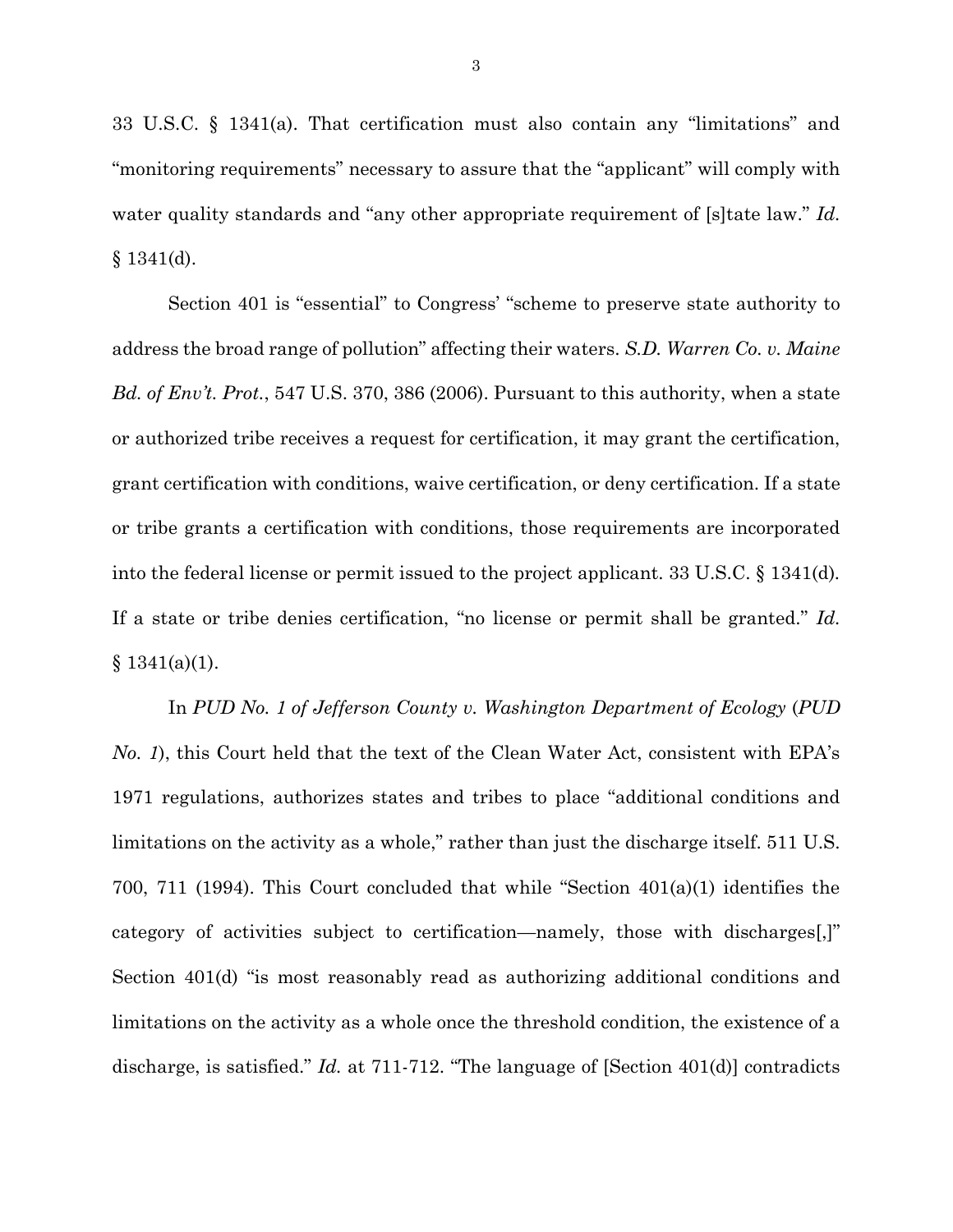petitioners' claim that the State may only impose water quality limitations specifically tied to a 'discharge.'" *Id.* at 711.

If project applicants are dissatisfied with a certification decision, they may seek review before state courts or administrative tribunals, and under some circumstances in federal court. For example, the proponents of one of the projects discussed by Applicants—the proposed Millennium Bulk Terminal coal export facility (Millennium)—sought, albeit without success, review before Washington's environmental appeals board and in federal court (on issues unrelated to the scope of Section 401). *Lighthouse Res. Inc. v. Inslee*, No. 3:18-cv-05005, 2018 WL 6505372, at \*2 (W.D. Wash. Dec. 11, 2018), *appeal dismissed*, No. 19-35415 (9th Cir. Mar. 23, 2021). Likewise, in reviewing North Carolina's denial of certification for the Mountain Valley Pipeline Southgate project, the Fourth Circuit found the decision was "consistent with its water standards, [and therefore] consistent with the Clean Water Act" but separately vacated and remanded for further explanation. *Mountain Valley Pipeline, LLC v. N.C. Dep't of Env't Quality*, 990 F.3d 818, 829 (4th Cir. 2021). And New York's denial of certification for the Constitution Pipeline was upheld when challenged because the applicant "persistently refused" to provide information necessary to assess the project's water-quality impacts. *Constitution Pipeline Co. v. N.Y. State Dep't of Env't Conservation*, 868 F.3d 87, 103 (2d Cir. 2017), *cert. denied*, 138 S. Ct. 1697 (2018).

For fifty years, states and tribes have exercised their Section 401 authority effectively and as Congress envisioned. During the rulemaking at issue here, EPA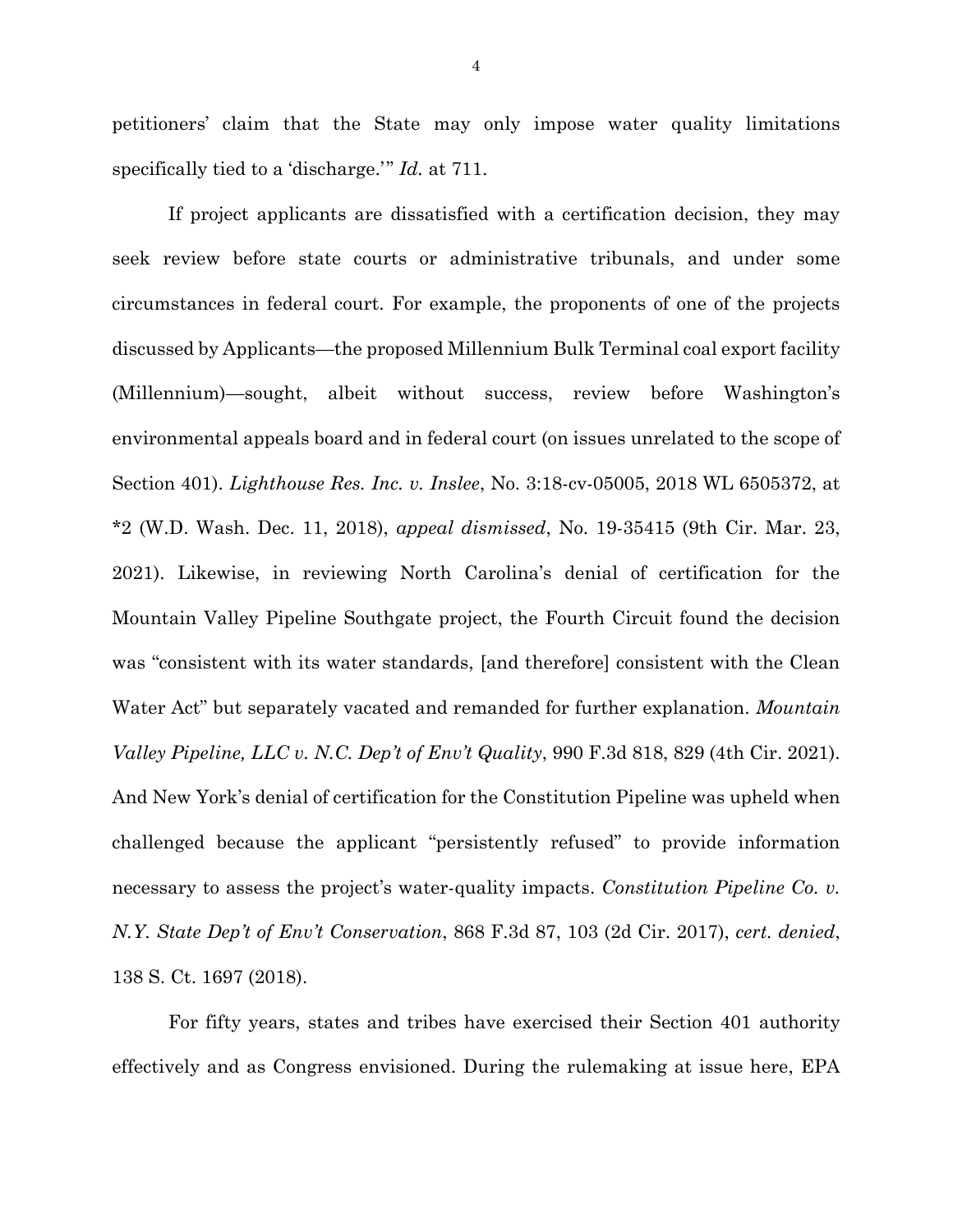cited favorably to a 2019 survey of certifying states finding that "states work hard to issue [S]ection 401 certifications in a timely manner and very rarely issue denials of certification." Resp. App. 237a. The survey noted that "the average length of time for states to issue a certification decision once they receive a complete request is 132 days," with incomplete submissions by applicants as the most common reason for delay. Resp. App. 210a; *see also* Stay App. 412 (New York issues more than 4,000 certifications each year, the "vast majority" of which are "granted within 60 days").

The rare certification denials that states and tribes have issued hew closely to water quality concerns. For example, contrary to Applicants' distorted narrative, *see* Application 6-7, when Washington denied certification for the Millennium project, it did so expressly because "the State did not have reasonable assurance that the proposed terminal would meet applicable water quality standards," given the applicants' failure to submit wetlands mitigation plans and adequately demonstrate that storm and wastewater impacts would be controlled. *Lighthouse Res. Inc.*, 2018 WL 6505372, at \*4. Similarly, North Carolina denied certification for the Mountain Valley Pipeline Southgate extension "for the express aim of preventing needless harm to the State's rivers, streams, and wetlands." *Mountain Valley Pipeline*, 990 F.3d at 831. And New York denied certification for the Constitution Pipeline based "principally on Constitution's failure to provide information with respect to stream crossings." *Constitution Pipeline Co.*, 868 F.3d at 96.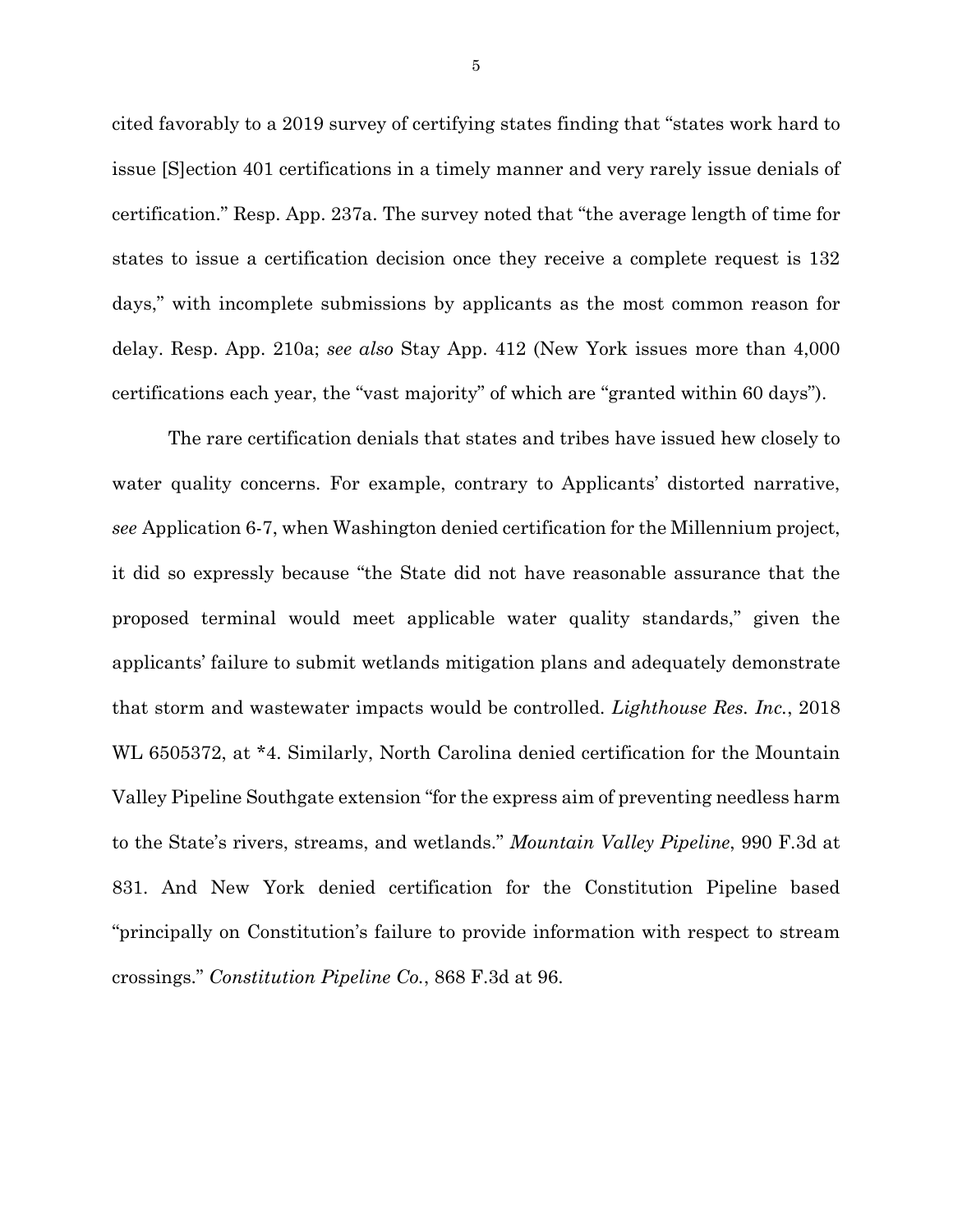#### **B. The 2020 Rule**

In 2020, directed by executive order, EPA substantially revised its regulations governing Section 401 certifications. *Clean Water Act Section 401 Certification Rule*, 85 Fed. Reg. 42,210 (July 13, 2020) (the 2020 Rule); *see also* Exec. Order 13,868, 84 Fed. Reg. 15,495 (Apr. 10, 2019).

The linchpin of that effort was to dramatically reduce state and tribal authority under Section 401. The 2020 Rule restricted states and tribes to ensuring only "that a discharge from a Federally licensed or permitted activity will comply with water quality requirements," 40 C.F.R. § 121.3, rather than considering impacts from and placing conditions on the "activity as a whole" as this Court understood the Act to authorize in *PUD No. 1*, 511 U.S. at 711. That newly restricted scope of certification in turn limited the information that project proponents needed to submit to trigger the decision clock for a certification, 40 C.F.R. § 121.5(b)(4), (5) (information related to project's discharge), the "reasonable period of time" for decisionmaking, *id.* § 121.6(c), the grounds on which certification could be denied, *id.* § 121.7(e), and the circumstances in which certification conditions could be incorporated into a federal permit, *id.* §§ 121.7(d), 121.10.

The 2020 Rule caused disarray nationwide in implementing Section 401, harming states, tribes, and project proponents. As the State of Texas' Commission on Environmental Quality has noted, the 2020 Rule "caused considerable implementation confusion" and "brought about the breakdown of a long-standing, formally established and cooperative process" between Texas and the Army Corps of

6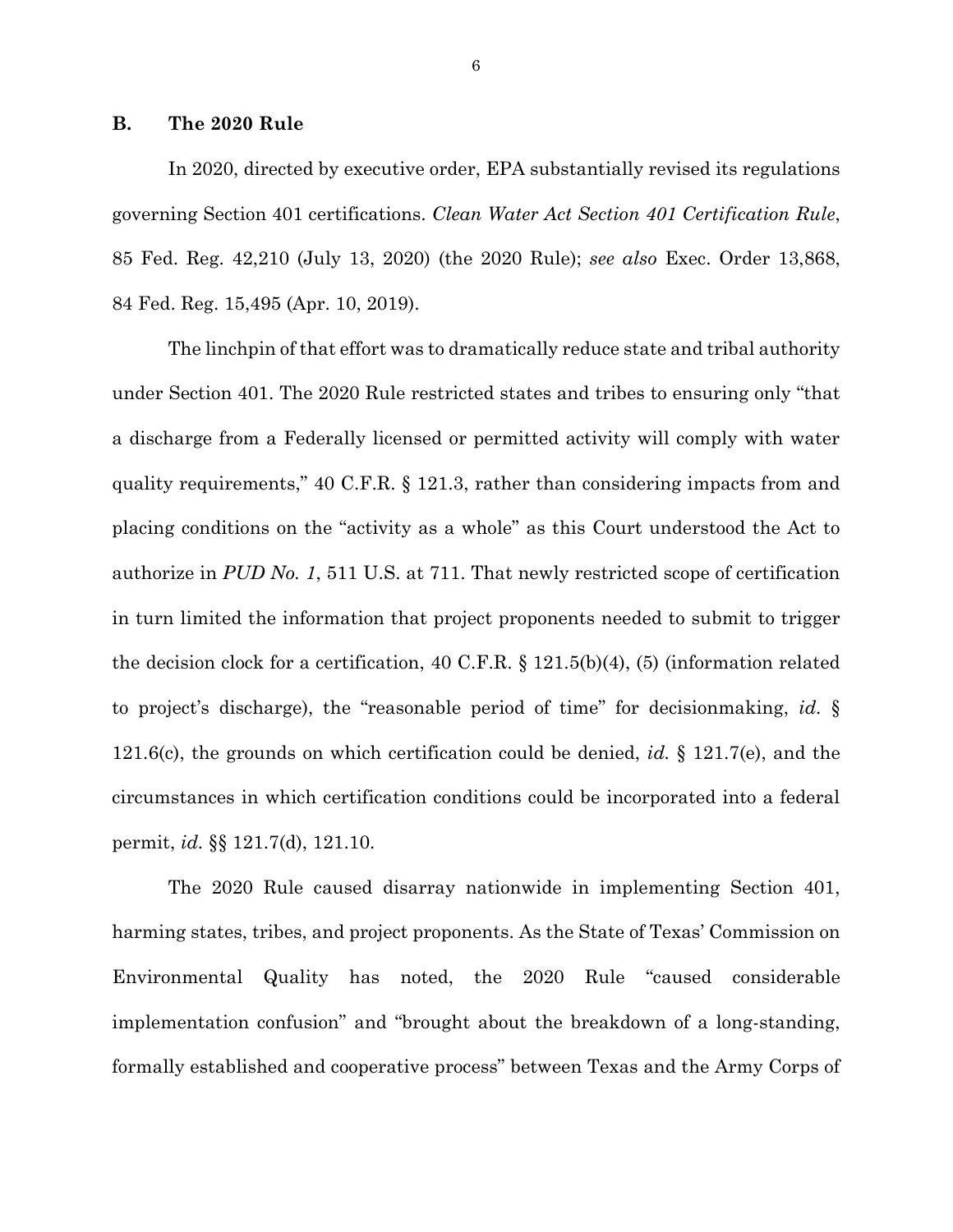Engineers.<sup>1</sup> Permitting ground to a halt, causing widespread disruptions. For example, in Washington State, the 2020 Rule fomented the near collapse of the aquaculture industry when growers could not get permits processed in time for the planting season. Stay App. 325-327.

Three sets of plaintiffs, including 20 states and the District of Columbia, three tribes, and six conservation organizations (here, Plaintiffs-Respondents), filed separate suits in the Northern District of California challenging the 2020 Rule. Eight states and three industry trade groups representing hydropower and fossil fuel interests intervened in the lawsuits to defend the 2020 Rule.

After President Biden took office, EPA announced its "intention to reconsider and revise" the 2020 Rule. Notice of Intention To Reconsider and Revise the Clean Water Act Section 401 Certification Rule, 86 Fed. Reg. 29,541 (June 2, 2021). EPA moved in the district court for a voluntary remand, Stay App. 226-243, noting that it intended "to reconsider and revise the [2020 Rule] to restore the balance of state, [t]ribal, and federal authorities consistent with the cooperative federalism principles central to [Clean Water Act] section 401." Resp. App. 96a. EPA did not identify specific revisions it intended to make. EPA stated that it intended to propose a revised rule in spring of 2022 and issue a final rule after notice and comment in spring of 2023. Resp. App. 98a-99a. EPA specifically sought remand "with prejudice" but

l

<sup>1</sup> https://www.regulations.gov/comment/EPA-HQ-OW-2021-0302-0079 (last visited on Mar. 24, 2022).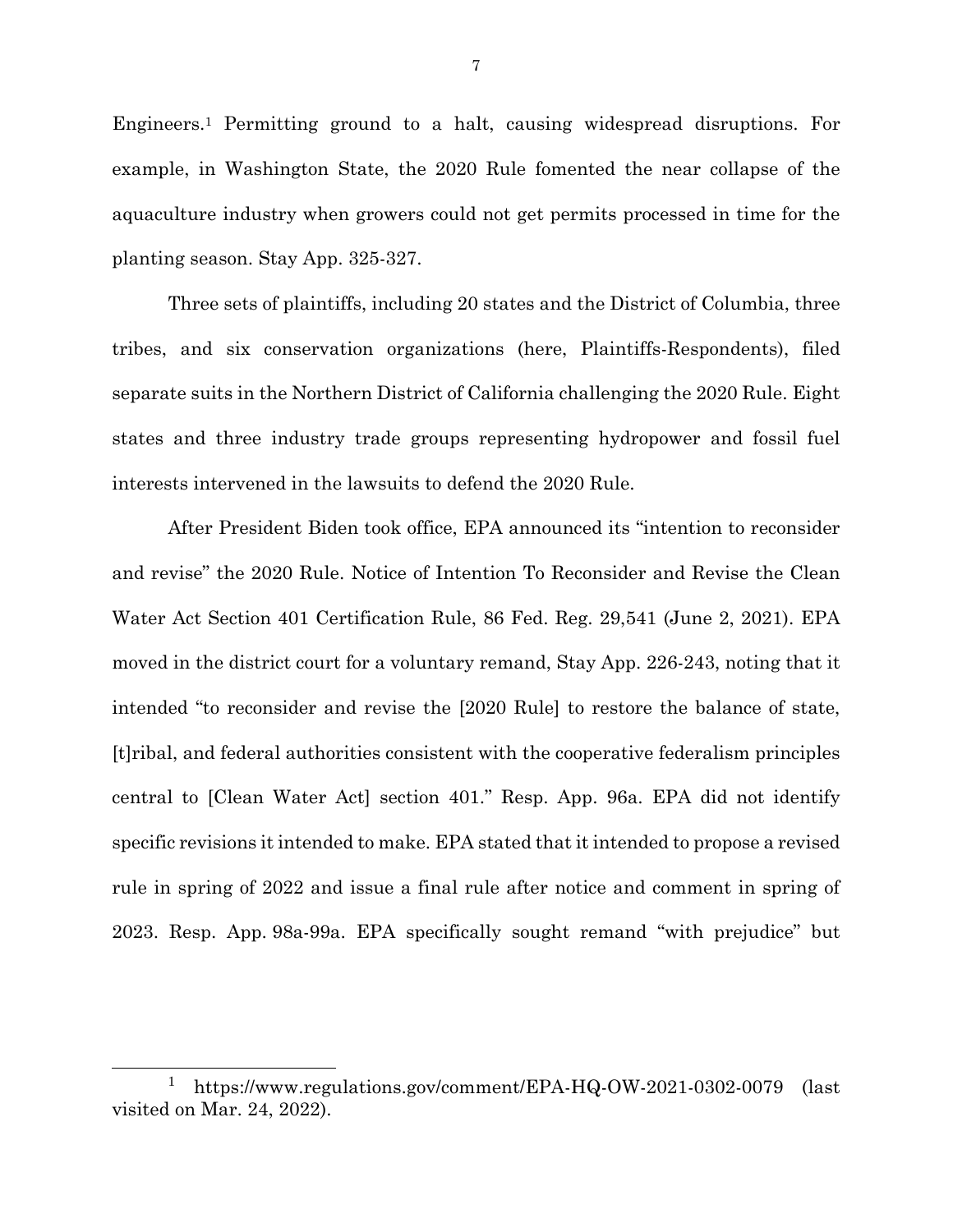"without vacatur," Resp. App. 101a, which would have left the 2020 Rule in effect pending EPA's reconsideration.

Plaintiffs-Respondents opposed the request, arguing that the Court should deny remand and order merits briefing. Stay App. 244-266; 267-423; 424-449. Plaintiffs-Respondents submitted declarations from eight states and a tribe describing the specific, concrete harms that would befall them if the 2020 Rule were left in place, even if only until 2023. Stay App. 299-423; Resp. App. 67a-74a. In the alternative, Plaintiffs-Respondents contended that if the Court granted remand, it should do so *with* vacatur, under the two-factor test from *Allied-Signal, Inc. v. U.S. Nuclear Regul. Comm'n*, 988 F.2d 146 (D.C. Cir. 1993), because of the 2020 Rule's pervasive and irredeemable flaws and because of the disruption that would result from leaving it in place. Stay App. 259-264; 287-292; 431-447*.* Although Applicants failed to respond to EPA's motion for remand without vacatur, Stay App. 226-243, they requested and received leave to file a brief in response to Plaintiffs-Respondents' oppositions to the extent they sought remand *with* vacatur. Stay App. 478-496.

On October 21, 2021, the district court granted EPA's motion for remand and determined the 2020 Rule should be vacated. Stay App. 552-569 (remand order). The court observed that the APA does not preclude equitable relief. Stay App. 558-559. Applying the *Allied-Signal* analysis, and considering the parties' briefing, the district court determined vacatur was appropriate. Stay App. 563-568. Following the court's decision, certifying authorities have returned to the familiar pre-2020 procedures. Resp. App. 153a.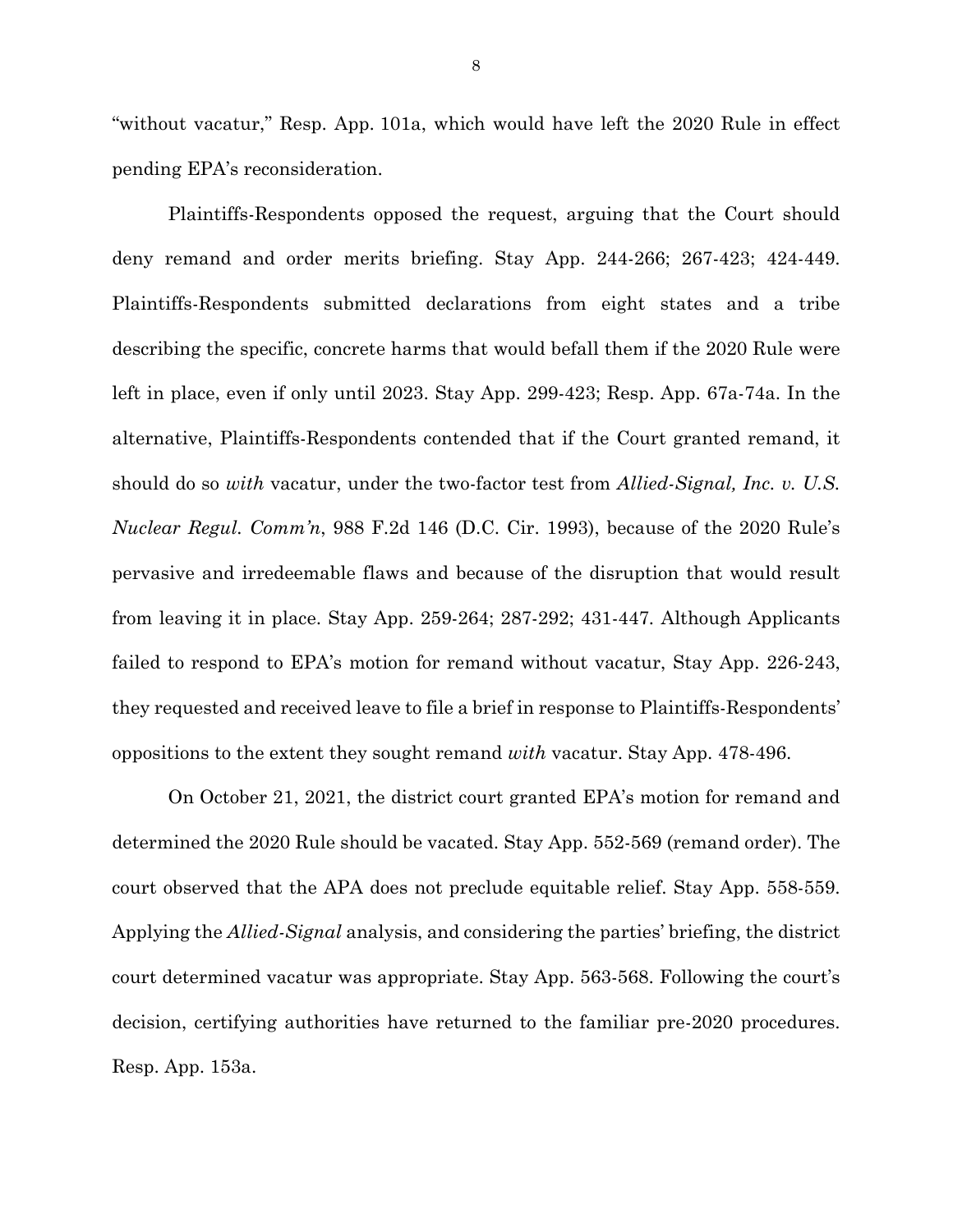After waiting a full month, Applicants appealed and moved to stay the remand order. Stay App. 571-611. EPA did not appeal and opposed the stay on the grounds that the remand order was not subject to appeal by Applicants. Resp. App. 1a-11a. The district court denied the stay on December 7, 2021. Stay App. 612-625 (stay order). On December 15, 2021, Applicants moved for a stay pending appeal from the court of appeals. The court denied the motion on February 24, 2022. Stay App. 799- 802. It found that Applicants failed to demonstrate "a sufficient likelihood of irreparable harm to warrant the requested relief." Stay App. 802*.*

Four weeks after the court of appeals denied their motion for a stay pending appeal, Applicants again seek a stay pending appeal or, in the alternative, certiorari before judgment and summary reversal in this Court. Opening briefs in the appeal of the underlying decision are due April 6, 2022. The 2020 Rule has already been vacated for over five months.

#### **ARGUMENT**

The relief Applicants seek is extraordinary. In considering an application to stay matters pending before the court of appeals, this Court must find "(1) a reasonable probability that four Justices will consider the issue sufficiently meritorious to grant certiorari; (2) a fair prospect that a majority of the Court will vote to reverse the judgment below; and (3) a likelihood that irreparable harm will result from the denial of a stay." *Hollingsworth v. Perry*, 558 U.S. 183, 190 (2010). Such applications are "rarely granted." *Atiyeh v. Capps*, 449 U.S. 1312, 1313 (1981) (Rehnquist, J., in chambers).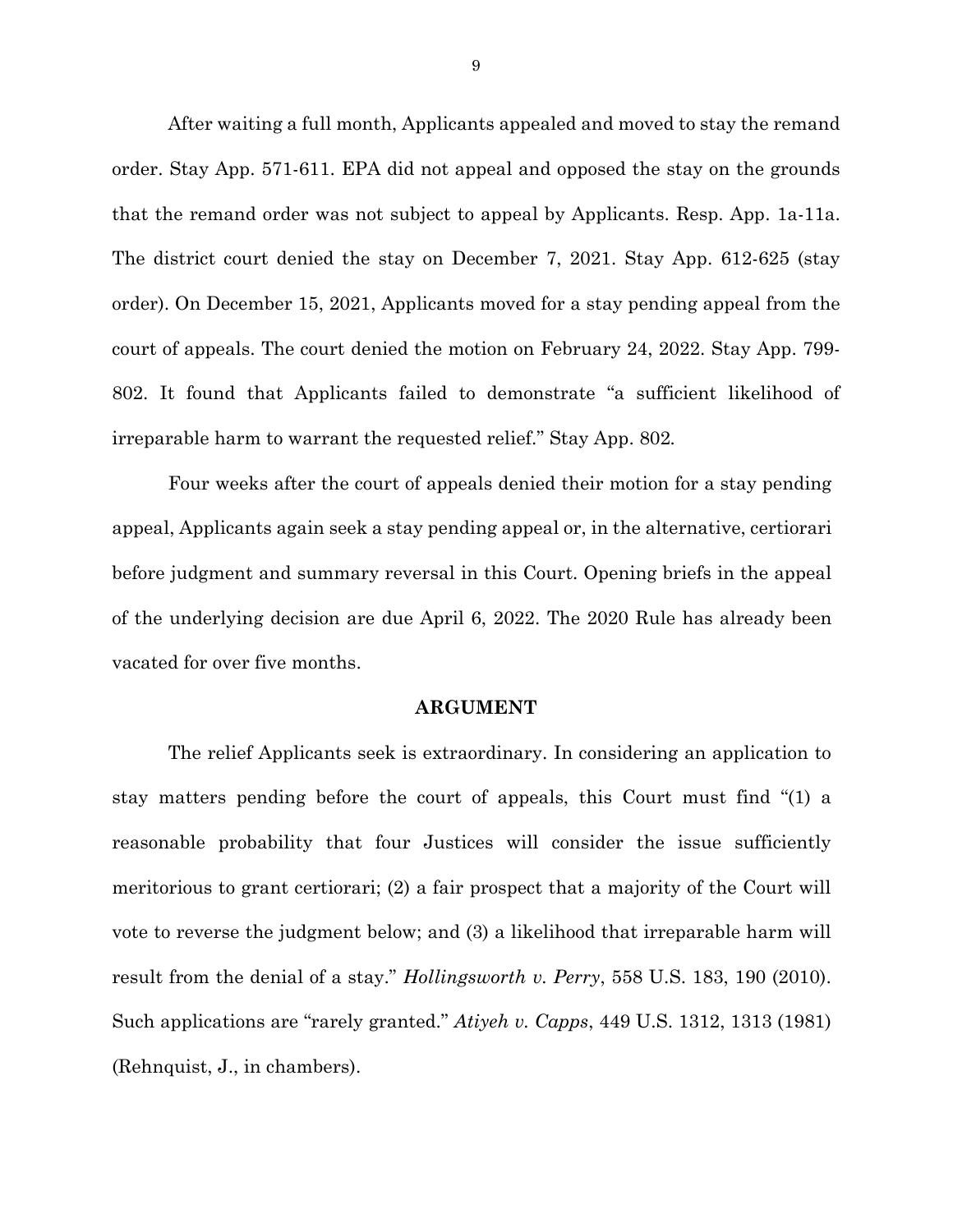Because Applicants fail to meet their heavy burden to establish all of the stay factors, their request should be denied. Applicants fail to establish any issue on which this Court is likely to grant review. There is no split among the circuits on whether courts may vacate rules when an agency seeks voluntary remand. Indeed, no circuit has squarely weighed in, suggesting the issue is neither problematic nor frequently occurring. Moreover, this case is a poor vehicle to address the underlying issue because serious jurisdictional questions remain pending below that may prevent the Ninth Circuit or this Court from reaching the merits.

Further, the district court appropriately exercised its established authority to minimize disruption when EPA sought to withdraw from judicial review the 2020 Rule after admitting it was flawed and legally dubious. When a court exercises its equitable authority to grant an agency's request for voluntary remand (a procedure not mentioned in the APA), the court has inherent power to vacate or retain that rule on remand, and balancing the harms that may result from doing one or the other is a commonplace and necessary role for courts reviewing agency actions.

With no court of appeals precedent on point, let alone a conflict among the circuits, there is no basis to grant certiorari at all, much less certiorari before judgment and summary reversal.

But the Court need not even consider the merits of the question or its suitability for certiorari because the total lack of harm forecloses relief here. Applicants fail to show any concrete harms flowing from vacatur of the 2020 Rule, let alone irreparable ones. The loss of a regulation they preferred, which was in effect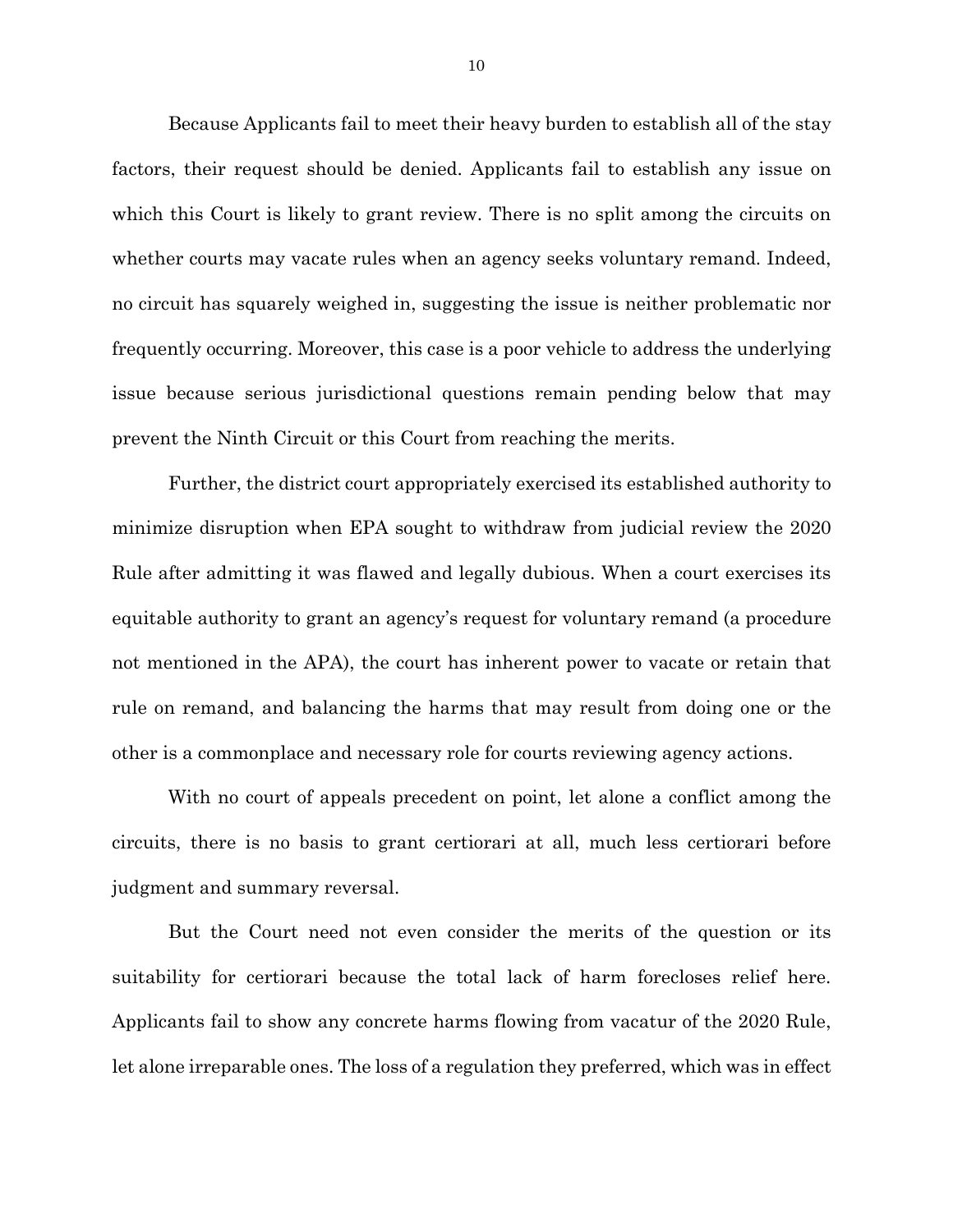just over a year, and the restoration of a regulation that governed Section 401 certifications for decades before that, is not a harm sufficient to warrant the extraordinary relief they seek.

# **A. There Is No Reasonable Probability that the Court Will Grant Certiorari and Reverse**

1. Applicants do not even attempt to satisfy this Court's traditional criteria for certiorari. First, they fail to identify a circuit split because there is none. Instead, multiple district courts in multiple circuits agree that, on an agency's motion for voluntary remand, the district court may consider whether that remand should be with or without vacatur. Resp. App. 120a-121a (collecting cases). Applicants have not shown that any circuit court has held to the contrary. Indeed, none has even been called upon to address this issue. It would be particularly premature for the Court to weigh in now, before the Ninth Circuit has had a chance to rule.

This case provides a poor vehicle to address the issue for another reason. Serious questions remain below regarding Applicants' ability to pursue the underlying appeal. Both EPA and the tribal and conservation group Plaintiffs-Respondents filed motions to dismiss the appeal based on significant questions of finality and standing. Stay App. 783. While the court of appeals declined to grant those motions when it denied Applicants' motion for stay, the court did so without prejudice and with an invitation for the parties to address those issues as the case proceeds to merits briefing. Stay App. 802; Resp. App. 155a-185a.

That briefing is imminent, with opening briefs below due in a matter of days and merits briefing set to be completed in less than two months. Stay App. 802. The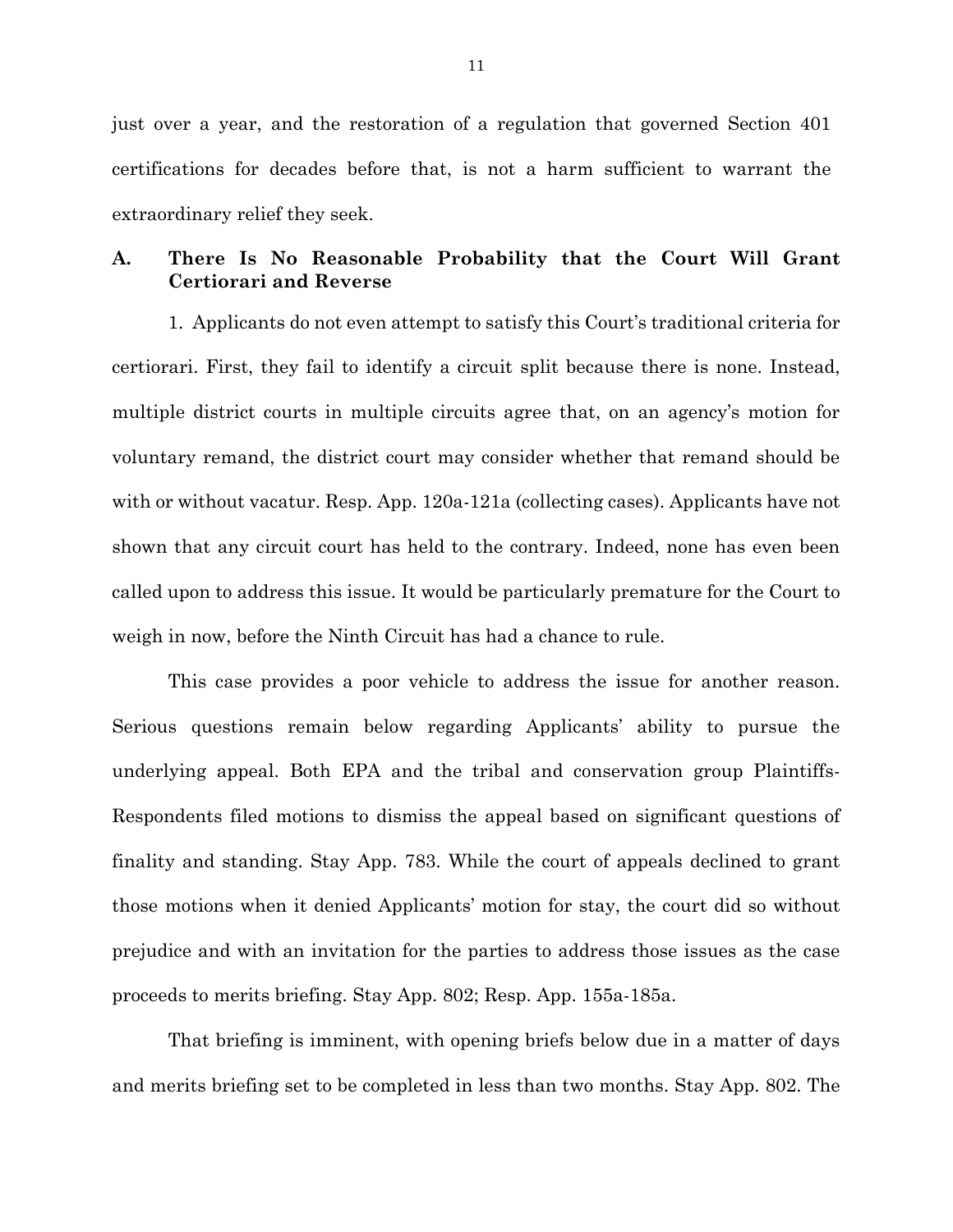Ninth Circuit should be permitted to address these jurisdictional questions, and, if appropriate, the merits of the district court's remand order in the first instance.

2. Nor have Applicants demonstrated a fair probability that this Court will reverse the judgment below. Out of respect for the executive branch, courts have developed a permissive framework under which an agency's request for remand is ordinarily granted, even when the agency does not confess error, so long as the request is not "frivolous or in bad faith." *SKF USA Inc. v. United States*, 254 F.3d 1022, 1029 (Fed. Cir. 2001); *see also California Cmtys. Against Toxics v. EPA*, 688 F.3d 989, 992 (9th Cir. 2012) (adopting *SKF* framework for remand). By granting remand—even when an agency has not committed to a specific course of action or a prompt timeline—a court is foregoing the ordinary course of judicial review, leaving litigants without recourse until the agency acts, which may or may not address their concern.

Under this narrow circumstance, a corresponding authority to vacate rules is necessary to do "complete rather than truncated justice." *Porter v. Warner Holding Co.*, 328 U.S. 395, 398 (1946). A court must have the power to vacate a rule when granting an agency's request for remand because otherwise the rule's challengers are left subject to a rule they claim is invalid. *Cf. Chlorine Chemistry Council v. EPA*, 206 F.3d 1286, 1288 (D.C. Cir. 2000) (denying motion for voluntary remand without vacatur for this reason). Indeed, concern for this legal limbo led Plaintiffs-Respondents to oppose EPA's motion for remand, and suggest remand with vacatur only in the alternative. Stay App. 271-272.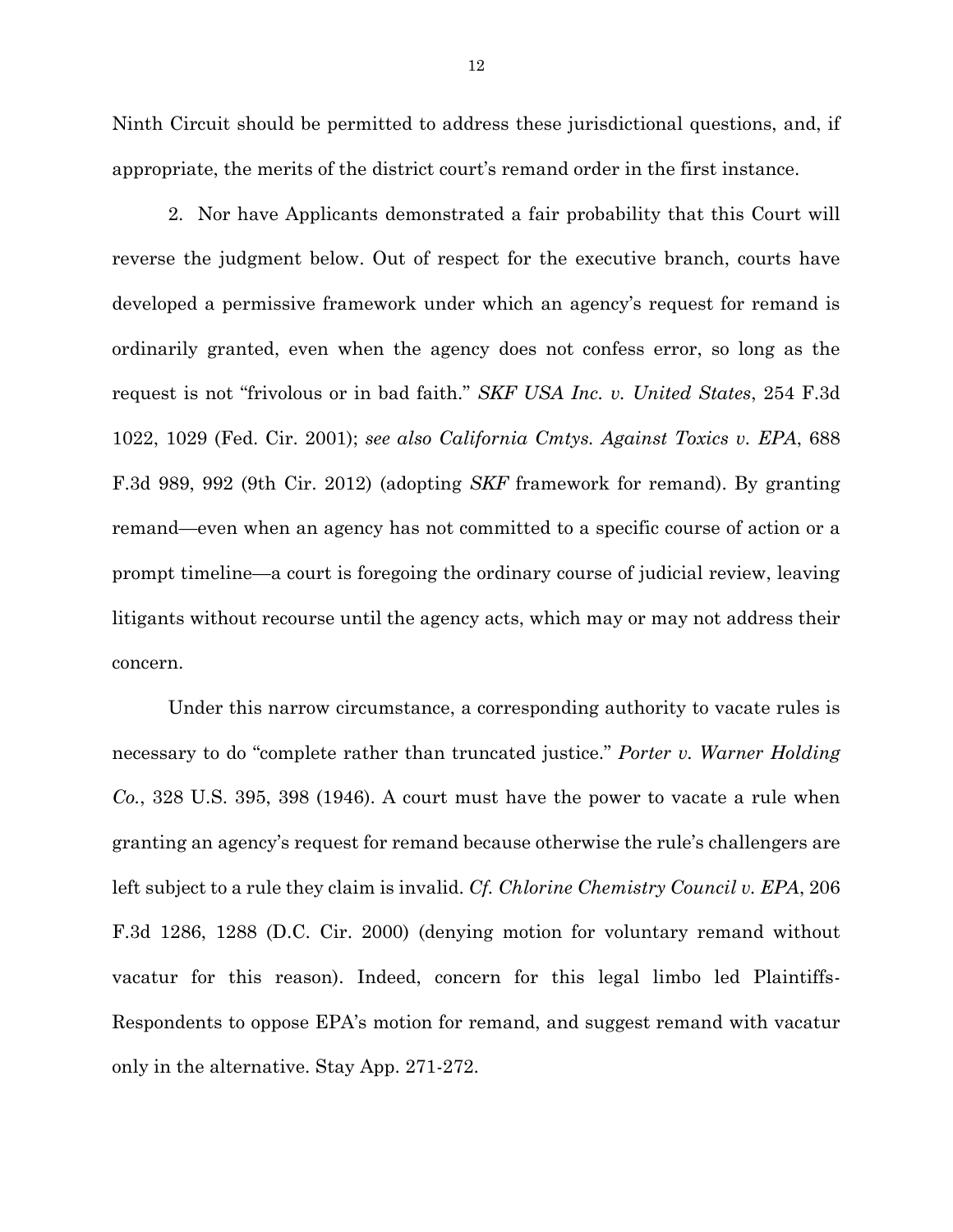The district court's understanding and exercise of its authority adhered to this Court's and other courts' traditional understanding of equitable authority over administrative actions. This Court has held that a federal court reviewing agency actions possesses the equitable authority to "adjust its relief to the exigencies of the case in accordance with the equitable principles governing judicial action." *Ford Motor Co. v. Nat'l Lab. Rel. Bd.*, 305 U.S. 364, 373 (1939); *see also United States v*. *Morgan*, 307 U.S. 183, 191 (1939) (a court reviewing agency action "sits as a court of equity" and may shape relief "in conformity to equitable principles"). Within that authority, it has consistently been "familiar appellate practice"—extended to administrative matters—"to remand causes for further proceedings without deciding the merits, where justice demands that course," including "set[ting] aside the decree" in the process. *Ford Motor Co*., 305 U.S. at 373 (likening judicial review to appellate review of lower court decisions). Courts have likewise long recognized the "'inherent' authority" of a reviewing court "to condition [a] remand order as it deems appropriate." *Tyler v. Fitzsimmons*, 990 F.2d 28, 32 n.3 (1st Cir. 1993) (citing *Melkonyan v. Sullivan*, 501 U.S. 89, 101-102 (1991)).

In arguing that the APA displaced this judicial authority, Stay Appl. 17-20, Applicants use the wrong frame of reference. Chapter 7 of the APA addresses when judicial review of an agency action is appropriate, as well as what courts can and cannot do within that review. 5 U.S.C. §§ 701-706. A court considering an agency's request for remand, however, is not engaging in judicial review of the challenged rule. Remand, in fact, avoids judicial review. Discretion to grant remand requests with or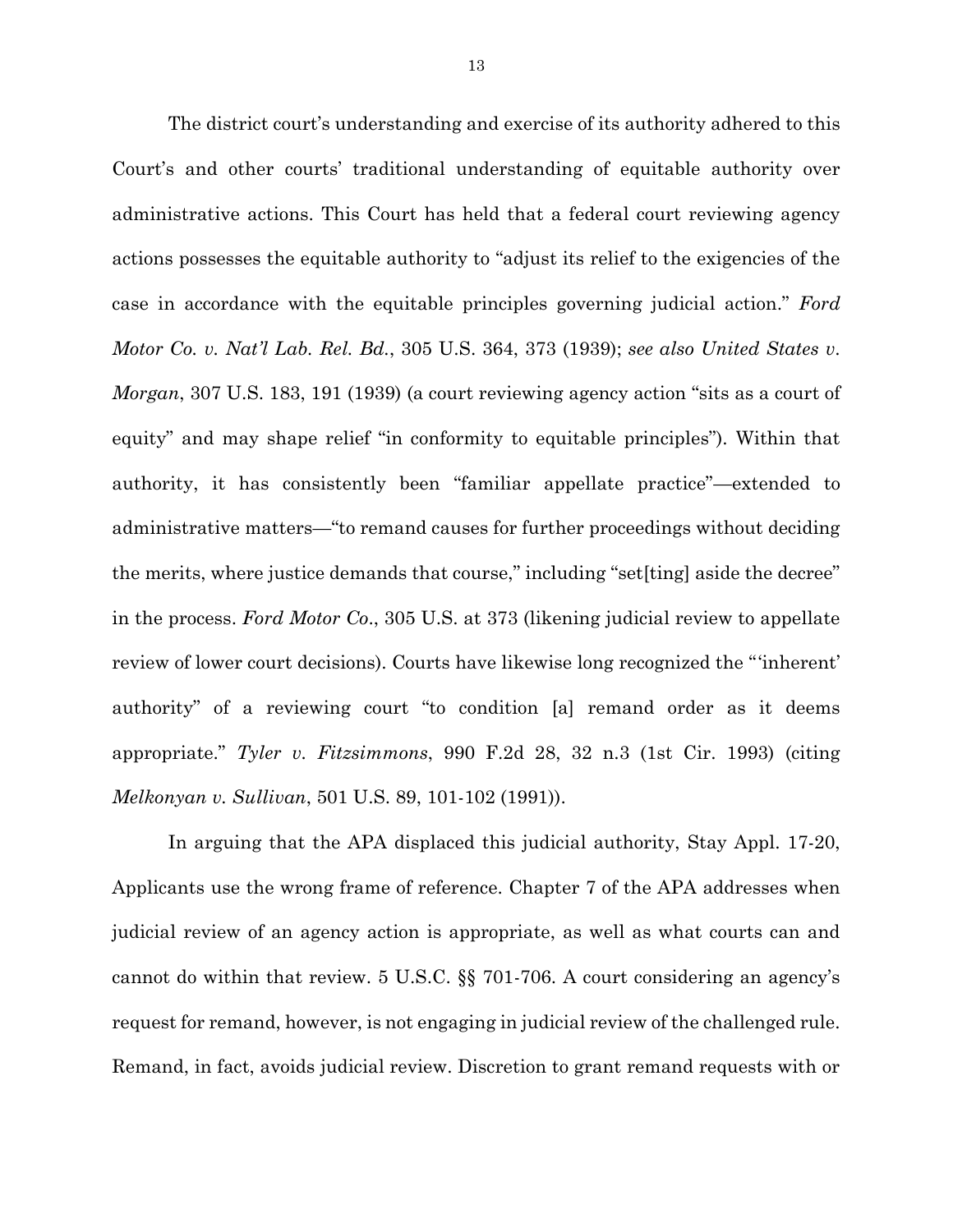without vacatur allows a court to balance the agency's desire to avoid judicial review and continued litigation against the disruption that may result from leaving the challenged action in place.

The APA does not preclude this result. Congress' intent to foreclose equitable remedies "must be clear." *Webster v. Doe*, 486 U.S. 592, 603 (1988). "Unless a statute in so many words, or by a necessary and inescapable inference, restricts the court's jurisdiction in equity, the full scope of that jurisdiction is to be recognized and applied." *Porter*, 328 U.S. at 398. In fact, the APA evinces an opposite intent—to *preserve* rather than restrict the equitable powers of the courts. *See* Legislative History of the Administrative Procedure Act, Sen. Doc. No. 158, 79th Cong. 2d Sess., at 39 (1944-46) (noting that judicial review provision of APA should not be construed as "limiting or unduly expanding judicial review"); Attorney General's Manual on the Administrative Procedure Act, at 93 (1947) (APA judicial review provision intended as "a general restatement of the principles of judicial review embodied in many statutes and judicial decisions.").

*Vermont Yankee Nuclear Power Corp. v. Nat. Res. Def. Council, Inc.*, 435 U.S. 519 (1978), does not counsel otherwise or control. *Vermont Yankee* addressed whether courts, in exercising judicial review under the APA, can force agencies to engage in procedures not required by the APA. It said nothing about the scope of a court's authority when an agency asks for remand to *avoid* judicial review. *Id.* at 524-525. And, contrary to the dicta cited by Applicants, Stay Appl. 17 (citing *Vt. Yankee*, 435 U.S. at 558), the district court here exercised reasoned discretion, considering both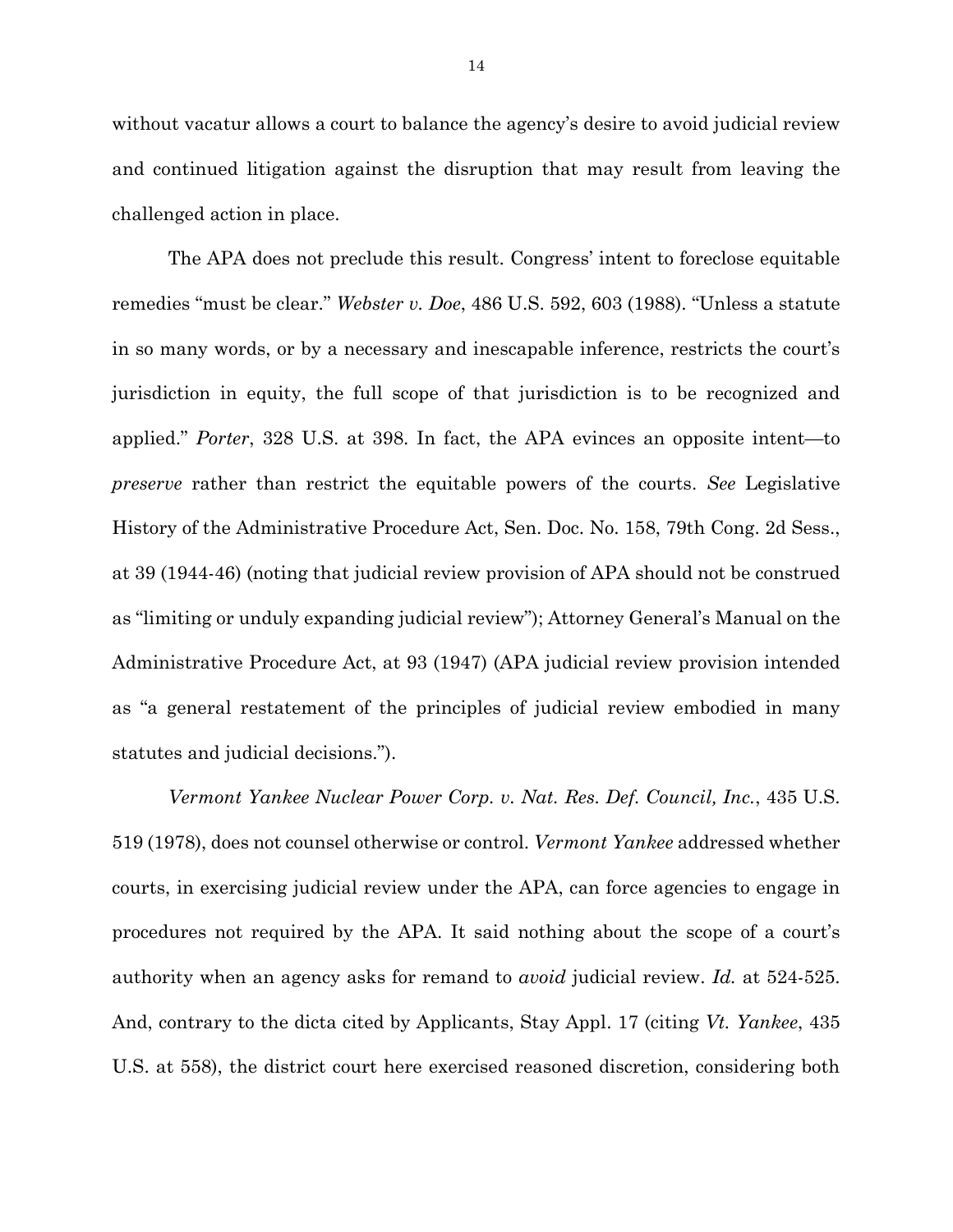the legal flaws of the 2020 Rule and the harm and disruption that would result from leaving it in place while EPA reconsidered it.

The APA's sovereign immunity waiver provision is no more helpful to Applicants than its judicial review provision. *See* Stay Appl. 23-24. For one, the defense of sovereign immunity is for the federal government to raise, not Applicants, and it has not been raised by EPA here. Moreover, neither EPA nor Applicants disputes that EPA was properly subject to Plaintiffs-Respondents' suits. The question is what actions the district court could take when it granted—out of comity and prudence, not a claim of immunity—EPA's request to remand the 2020 Rule without resolving the litigation. Applicants' reliance on Congress' preservation of "other limitations on judicial review or the power or duty of the court to dismiss any action or deny relief," 5 U.S.C. § 702(1), gets them nowhere. Applicants wrongly assume a "limitation" precluded the actions the district court took here, when in fact and as laid out above, no such limitation existed before the APA and no such limitation exists now.

Section 706(2)(A) of the APA provides that a court "shall" set aside unlawful agency actions. 5 U.S.C. § 706(2)(A); *see Lexecon Inc. v. Milberg Weiss Bershad Hynes & Lerach*, 523 U.S. 26, 35 (1998) ("the mandatory 'shall'. . . normally creates an obligation impervious to judicial discretion"). But if Applicants were right that a court's vacatur power begins and ends with that provision, *see* Stay Appl. 18, then vacatur of an unlawful rule would always be mandatory. Yet many courts have held that, while "[t]he ordinary practice is to vacate unlawful agency action," courts retain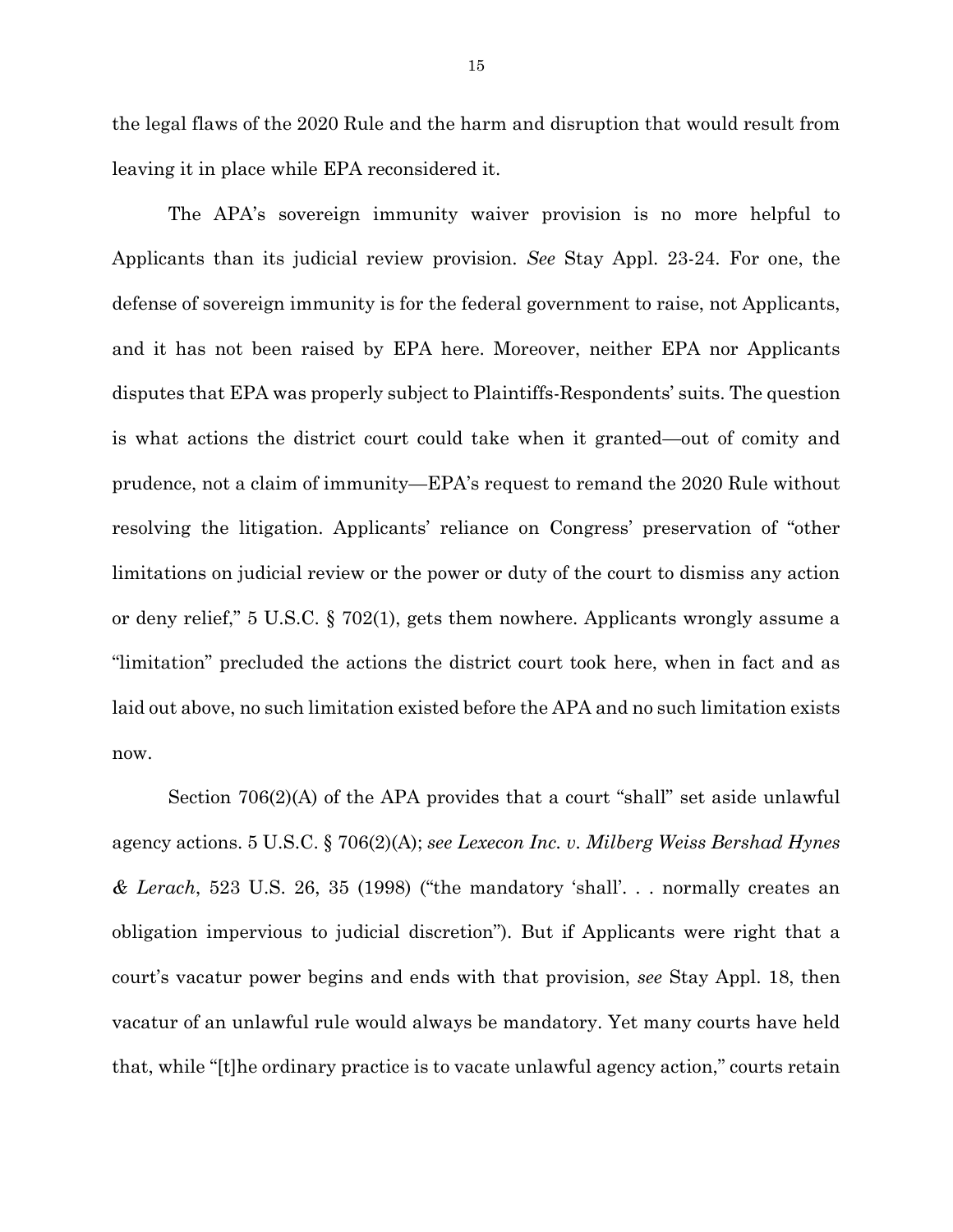equitable discretion to "not vacate the action but instead remand for the agency to correct its errors." *United Steel v. Mine Safety & Health Admin.*, 925 F.3d 1279, 1287 (D.C. Cir. 2019); *see also, e.g.*, *Pollinator Stewardship Council v. EPA*, 806 F.3d 520, 532-533 (9th Cir. 2015) (discussing equitable considerations requiring remand *with* vacatur); *California Cmtys. Against Toxics*, 688 F.3d at 992 (discussing equitable considerations requiring remand *without* vacatur). This practice underscores that the discretion to vacate or retain administrative actions under such circumstances rests in the sound equitable discretion of the court.

3. The district court reasonably exercised its authority to grant voluntary remand with vacatur. Although the district court did not have summary judgment briefing before it, the parties did address the substance of the 2020 Rule with legal and evidentiary support; indeed, the district court allowed Applicants supplemental briefing to more fully air their views. Stay App. 259-261, 373-278, 433-439. The district court recognized that the linchpin of the 2020 Rule—restricting states and tribes to considering only water quality impacts from discharges rather than from the activity as a whole—both contradicted this Court's holding in *PUD No. 1* and undermined central provisions of the Clean Water Act. Stay App. 563-564. While the district court did not squarely hold that the 2020 Rule was contrary to law, the court's (correct) analysis of its manifest flaws informed its decision to remand to the agency with vacatur.

Additionally, and in contrast to the speculative and ill-defined harms claimed by Applicants, the district court had before it a record showing specific examples of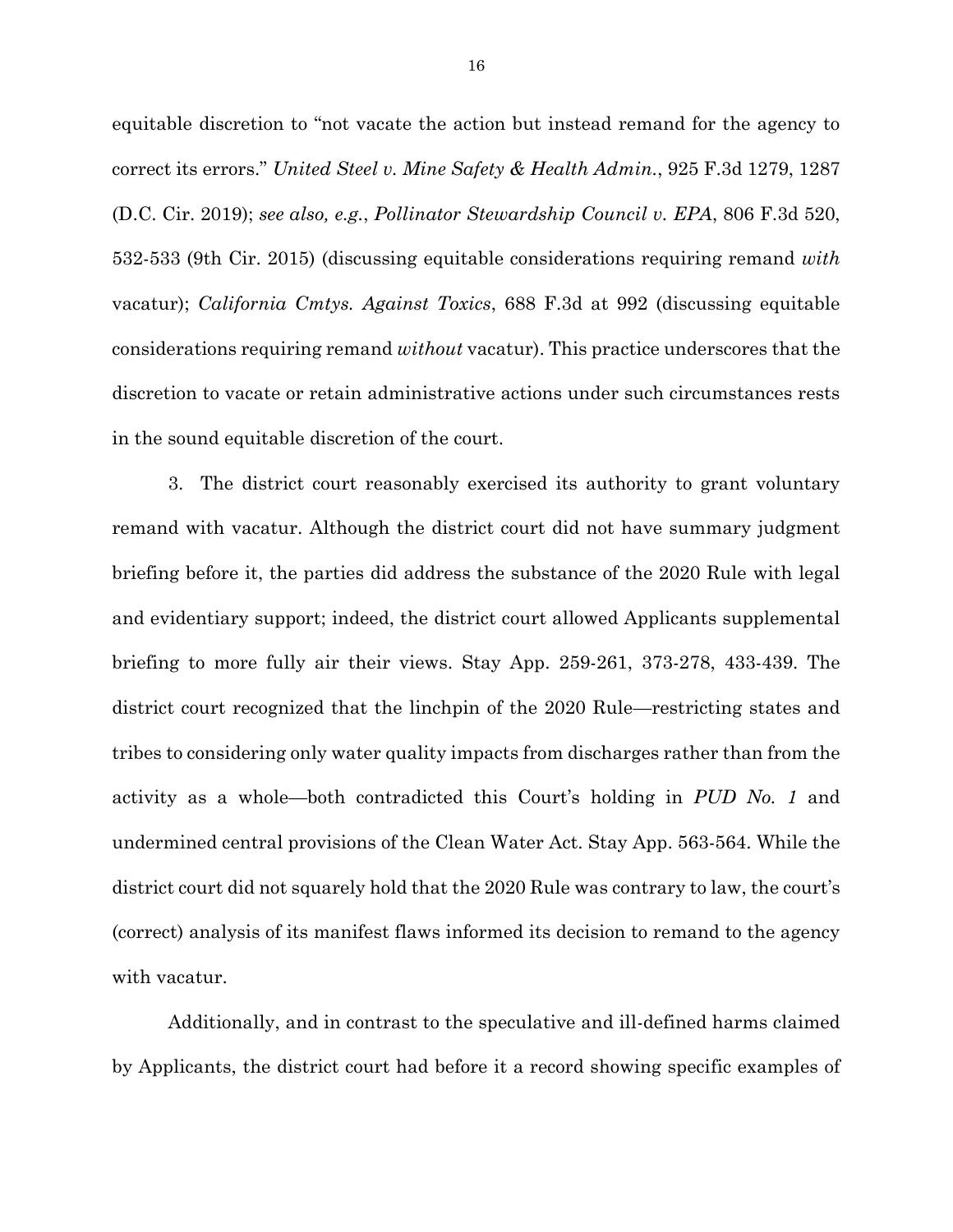disruption and harm to Plaintiffs-Respondents from the 2020 Rule—harms that have never been controverted by Applicants. Plaintiffs-Respondents extensively described the challenges states and tribes faced in attempting to implement the 2020 Rule. They also identified specific license and permit applications that would be subject to the 2020 Rule's constriction of state and tribal authority, including some hydropower licenses in Washington State and elsewhere that would potentially have deficient water quality conditions locked in for decades to come if the 2020 Rule now applied. Stay App. 316, 323-324.

Finally, Applicants' claims of potential for agency abuse are unconvincing. Applicants overlook the significant protections within the established framework for evaluating agency requests for remand, which, as noted, looks at whether the request is "frivolous or in bad faith." *SKF USA Inc.*, 254 F.3d at 1029. And any decision as to vacatur would be made pursuant to the two-part *Allied-Signal* test, requiring the reviewing court to consider both the magnitude of the agency's apparent error and any prejudice that would result from vacatur. Applicants' claims of potential for abuse wrongly presume that the judiciary will either participate in, or turn a blind eye to, agency attempts to conduct surreptitious rule repeals on motions for voluntary remand. Those claims also ignore the countervailing risk that, if vacatur is not available, agencies may withdraw dubious actions from judicial review, without the accountability of confessing error, and leave parties challenging that action without any interim remedy.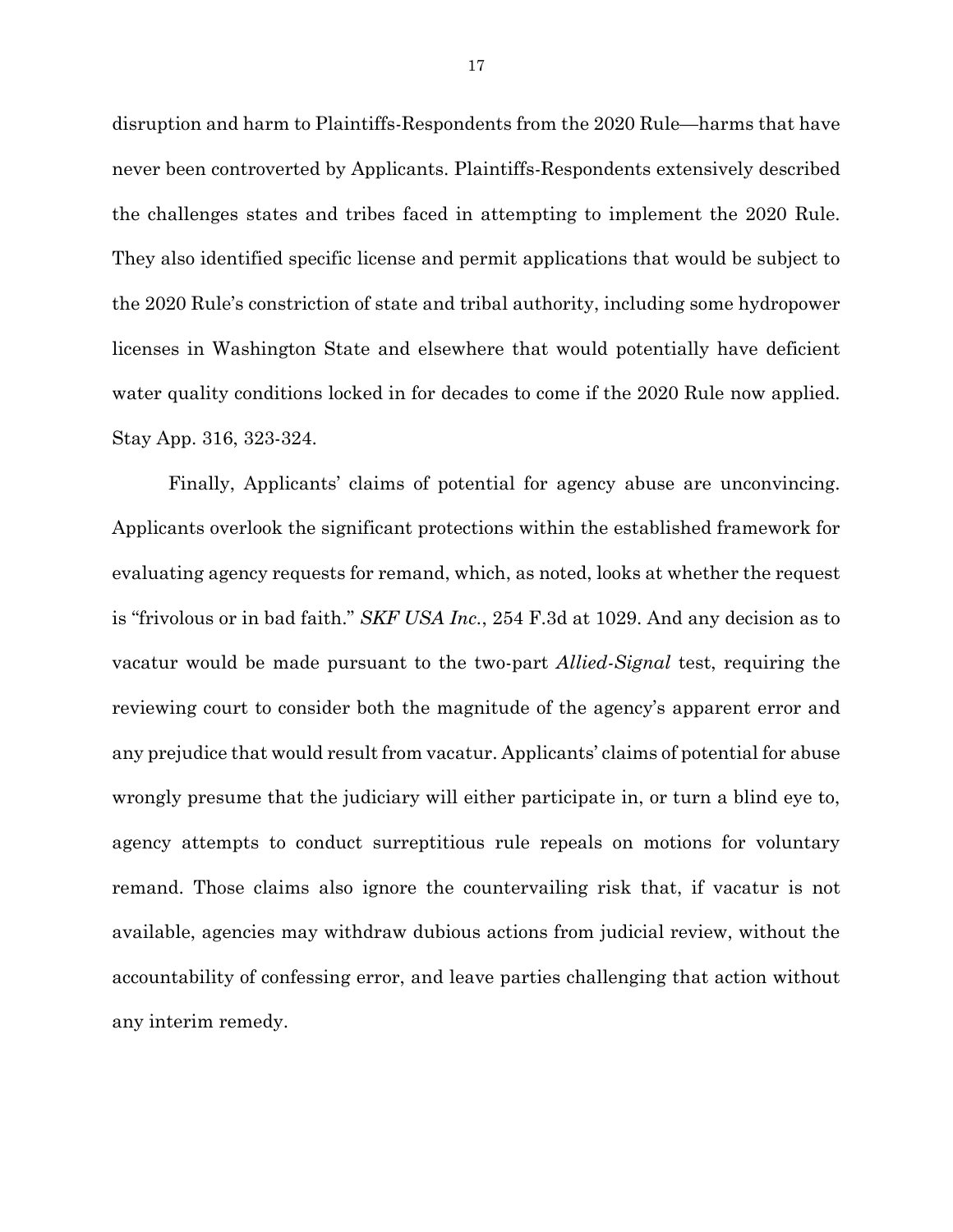4. For these same reasons and more, the Court should decline to grant Applicants' extreme and unsupported alternative request for certiorari before judgment and summary reversal. Indeed, as set out below, Applicants cannot even show how *they* are harmed by returning to the familiar pre-2020 Section 401 system for the next several months, much less establish that this case "is of such imperative importance" generally that the Court should ignore its careful process for reviewing lower court decisions by granting certiorari before judgment. Moreover, Applicants' reliance on a comparison of the appellate and rulemaking timelines turns the criteria for certiorari on its head. That the impacts of vacating the 2020 Rule may be shortlived is a reason for this Court to *deny* review, not grant it—especially when Applicants have not pointed to any impacts harming them.

Applicants' request for summary reversal is especially extreme. "Summary reversals of courts of appeals are unusual under any circumstances." *Office of Pers. Mgmt. v. Richmond*, 496 U.S. 414, 422 (1990). That demanding standard is not met here.

As set out in detail above, there is no "settled and stable" law rejecting the district court's approach. Indeed, neither this Court nor any circuit has ever held that approach improper. On the contrary, a court's equitable authority within the context of an agency's request for voluntary remand is well-founded. *See supra*, at 12-16. The remand order at issue here was not in error, much less "clearly so." But even if there were some question as to whether the remand order was properly decided, summary reversal would still be unwarranted. There is no case or other authority directly on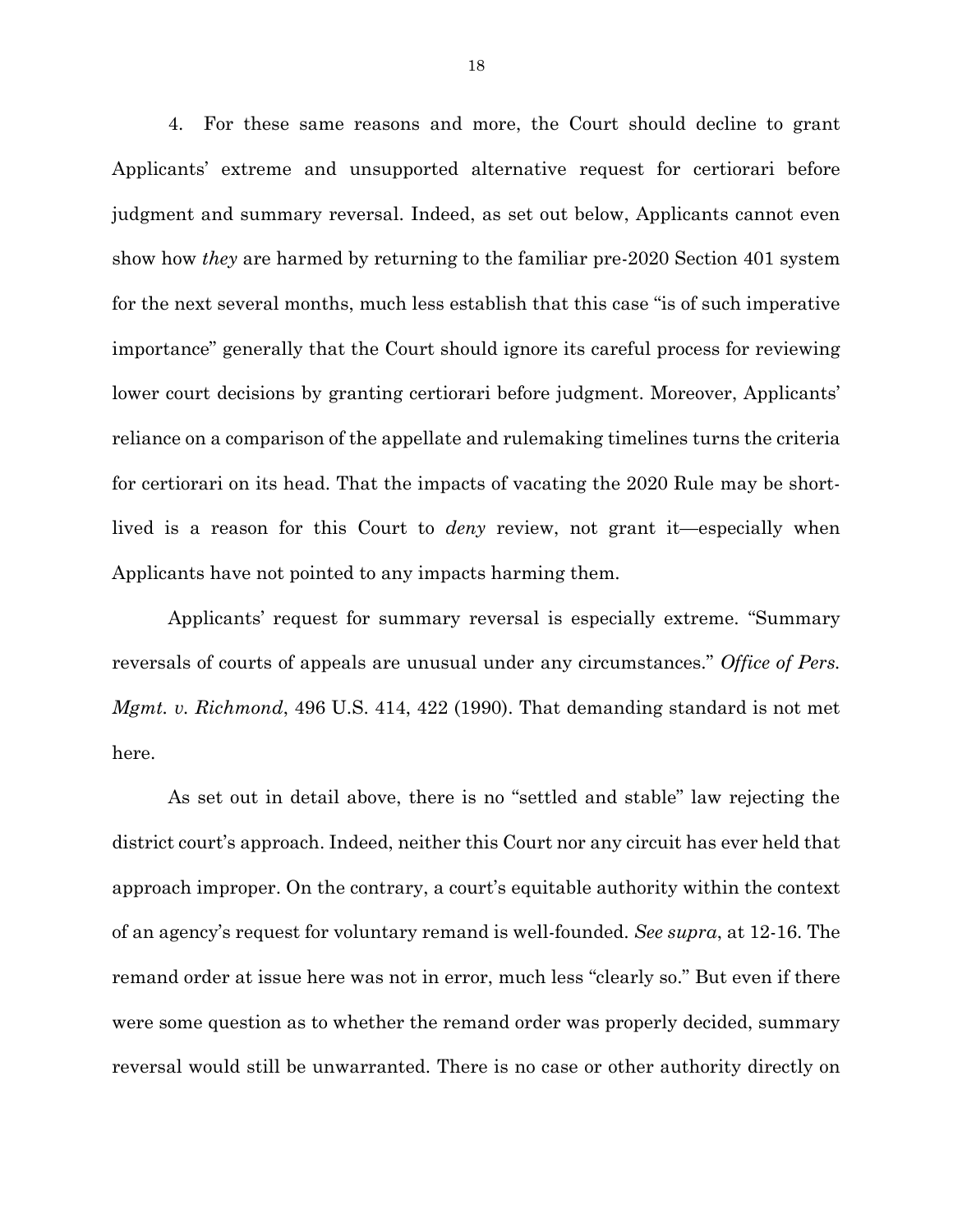point establishing the impropriety of the remand order, foreclosing this Court's rare application of summary reversal.

### **B. Applicants Fail to Establish Irreparable Harm**

For the stay relief sought, Applicants must additionally meet the "heavy burden" of showing that they will suffer irreparable injury in the absence of that relief. *Williams v. Zbaraz*, 442 U.S. 1309, 1311 (1979) (Stevens, J., in chambers). The irreparable harm analysis involves "balancing the injury to one side against the losses that might be suffered by the other." *Id.* at 1312 (citations and quotation marks omitted). "Where the lower court has already performed this task in ruling on a stay application, its decision is entitled to weight and should not lightly be disturbed." *Id*. Applicants' claims of harm here fall well short of what is required, and their application should be denied on that basis alone.

To begin, Applicants' own lack of urgency demonstrates that there is no harm. After initially failing to respond to EPA's original motion for remand, and then moving to strike portions of Plaintiffs-Respondents' briefs, Applicants delayed the briefing schedule and hearing on EPA's motion. Moreover, Applicants waited a month after the remand order issued to appeal and seek a stay from the district court. Then, after the court of appeals denied their request for a stay, they waited another month to seek a stay from this Court. The district court's vacatur has now been in effect for more than five months—almost half as long as the thirteen months the 2020 Rule was in effect.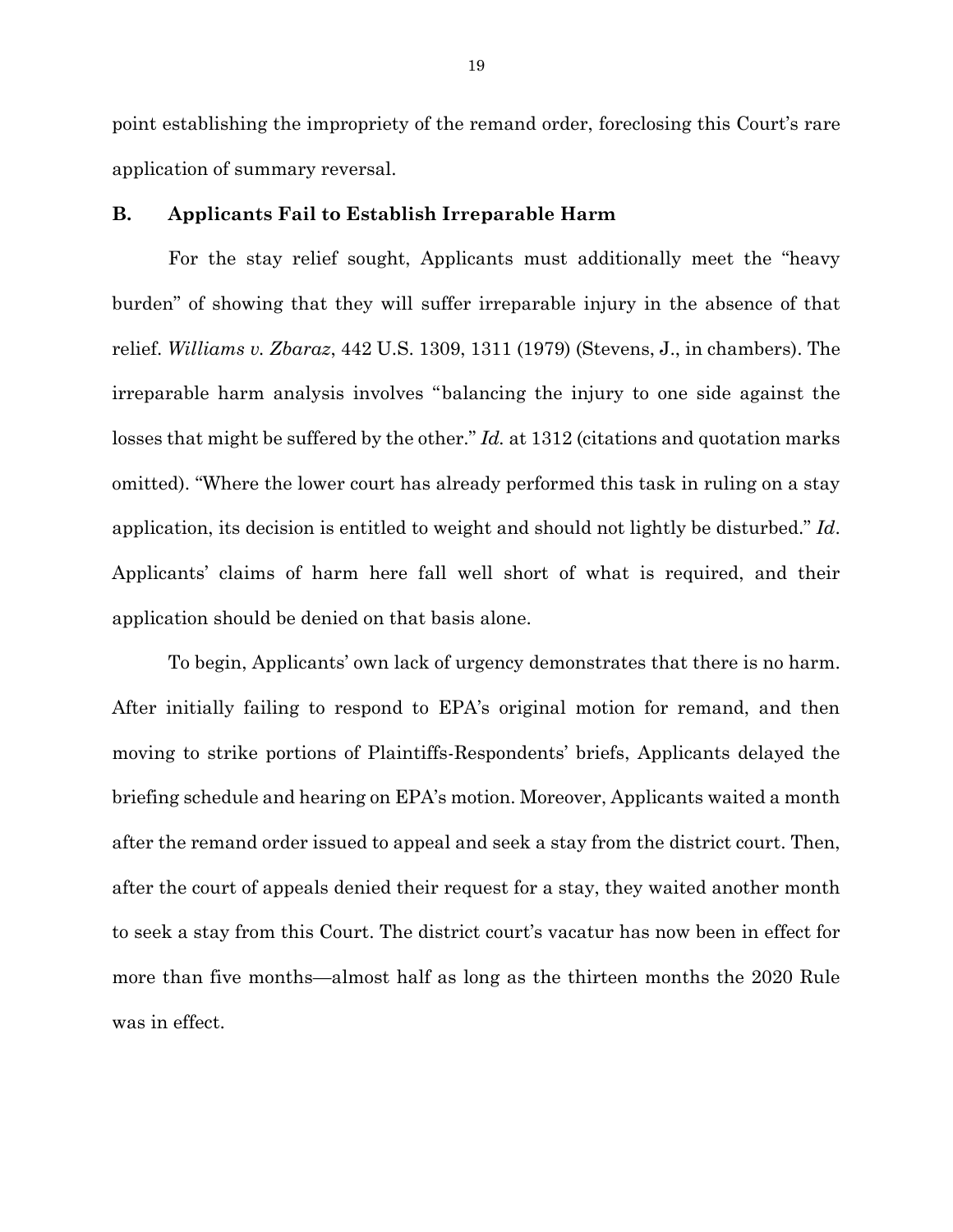Moreover, while asserting the difficulty of securing a decision from the court of appeals prior to the potential issuance of a revised rule next year, Applicants have made no attempt to accelerate the briefing schedule.

Next, Applicants fail to identify any concrete harm at all, much less irreparable harm. Despite the passage of more than five months since the remand order, Applicants fail to identify a single permit denied, a single project delayed, or a single alleged Section 401 "abuse." Instead, Applicants make distorted references to a handful of prior Section 401 certification decisions—out of thousands of certifications issued annually—that they allege resulted in harm to their members. Stay Appl. 26- 27. Those past certification decisions—which, as explained above, focused squarely on water quality concerns and were subject to judicial review—cannot overcome Applicants' failure to show current or future harm here. Applicants provide only sheer speculation as to Section 401 abuses they allege will occur in the roughly 12 months between now and when a final replacement rule is expected.

Applicant States, moreover, are especially ill-suited to claim harm because the remand order does nothing but remove the uncertainty created by the 2020 Rule and restore their authority to regulate their own water quality in the way that Congress always intended.

Applicants thus fail to make the showing required for a stay pending appeal, which, like a preliminary injunction, is an "extraordinary" remedy. *See Williams*, 442 U.S. at 1316. As such, irreparable harm must be "*likely*," not just a "possibility . . . of some remote future injury." *Winter v. Nat. Res. Def. Council, Inc.*, 555 U.S. 7, 22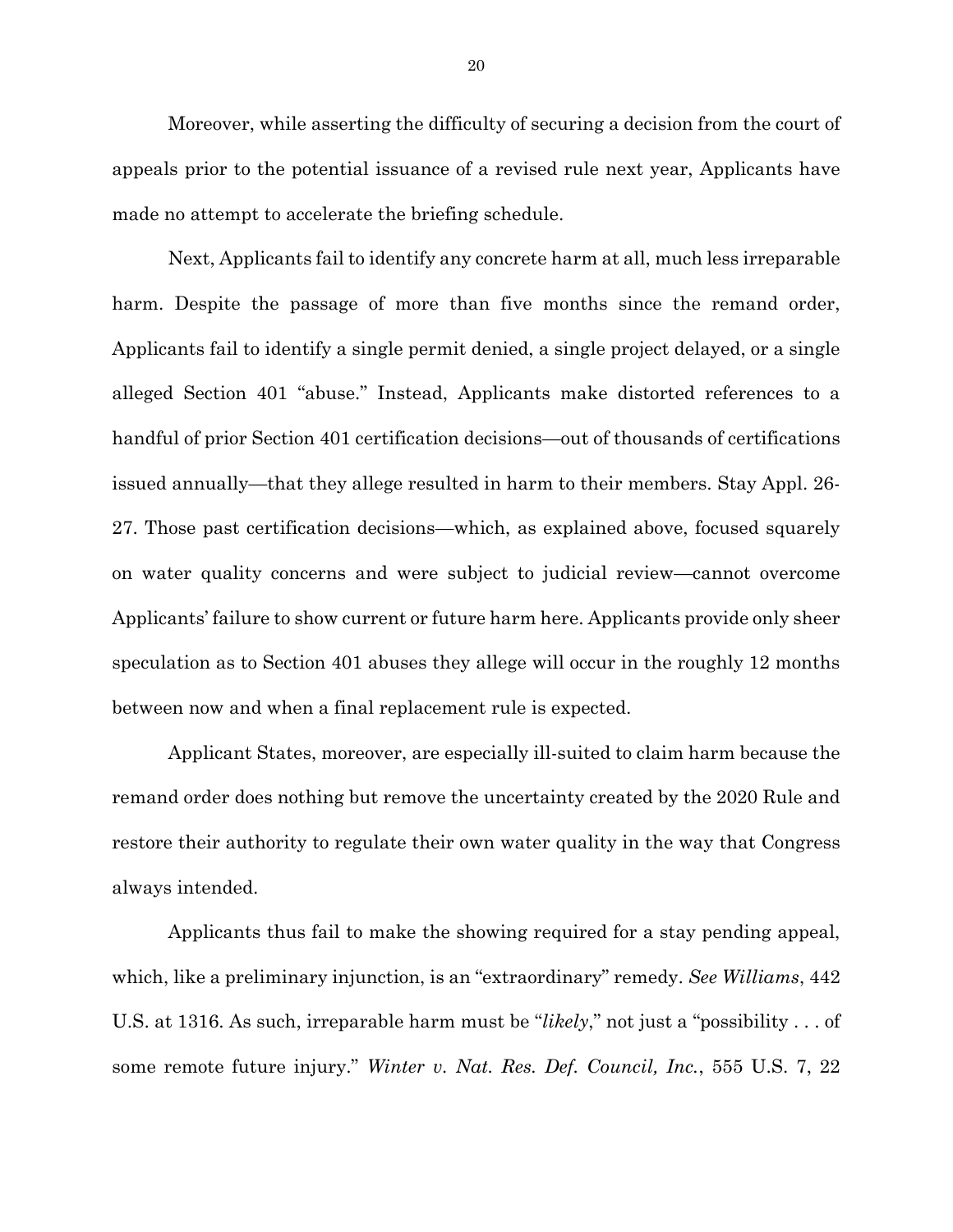(2008) (emphasis in original); *see id.* ("[i]ssuing a preliminary injunction based on only a possibility of irreparable harm is inconsistent with our characterization of injunctive relief as an extraordinary remedy"). Vague allegations of future actions by unnamed states and tribes that harm unnamed parties in undefined ways do not constitute a "likely" injury; they are the very definition of speculative harm.

Additionally, Applicants' ability to challenge individual certification decisions in state or federal court protects against certification decisions that exceed state or tribal authority. Even if Applicants' purported fears materialized, judicial review would allow them to challenge an unfavorable decision. There is no reason to preemptively invoke this Court's jurisdiction, much less its emergency power to issue a stay, when ordinary judicial review would protect Applicants' interests.

Applicants' complaints of "whipsawing" and "regulatory uncertainty" also fail to rise to the level of the concrete, well-articulated harms necessary to justify a stay. Their claim that general uncertainty will deter large projects fails on its face: the status quo to which the remand order returned is the same system that successfully governed Section 401 for fifty years and under which thousands of massive infrastructure projects were completed. That system is, in fact, much more familiar to regulated entities and certifying authorities than is the 2020 Rule. Resp. App. 153a. Therefore, it is no surprise that Applicants fail to identify a single project that has been cancelled, significantly delayed, or otherwise jeopardized in any way since the remand order issued.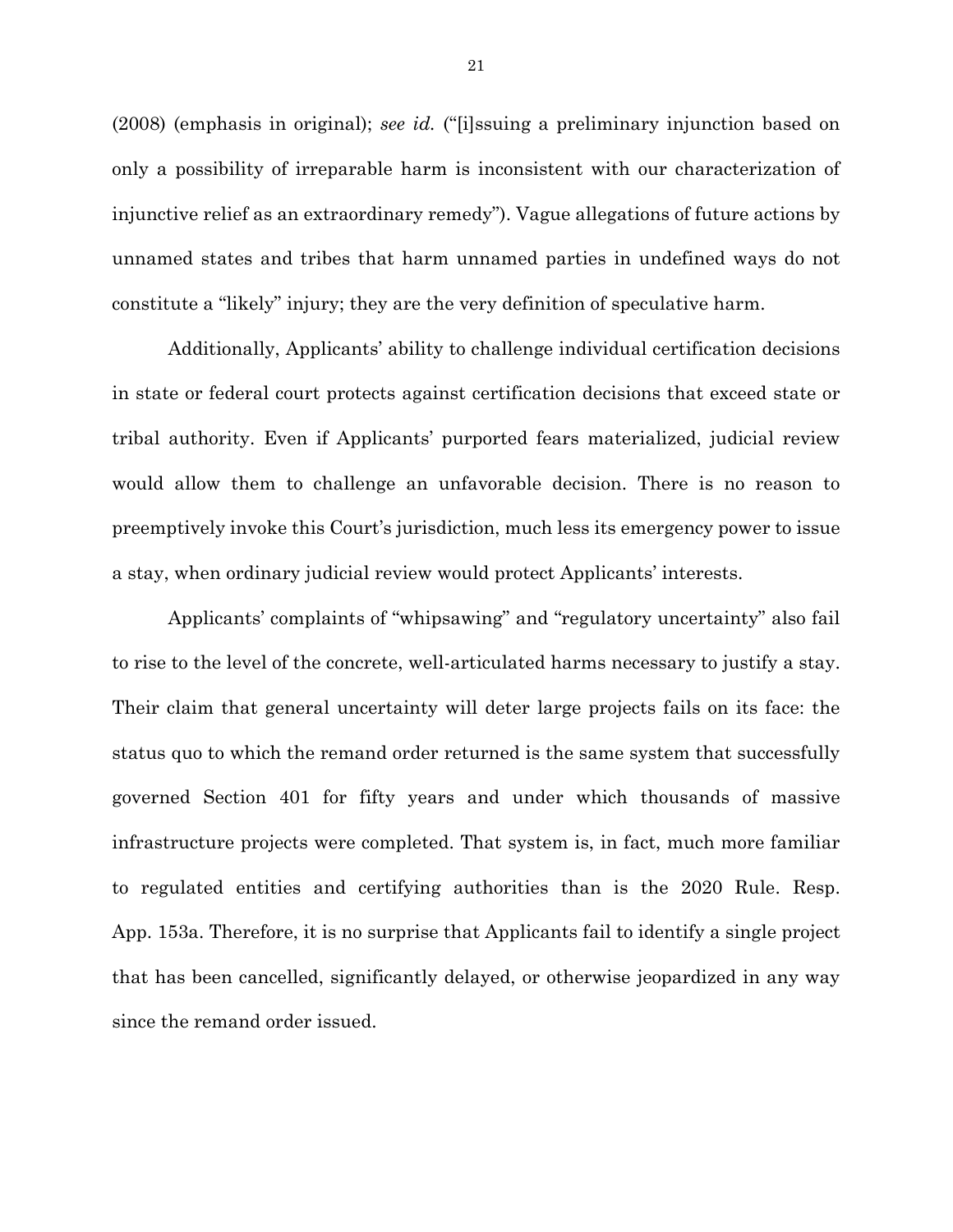Any harms caused by supposed whipsawing would in fact be worsened by the issuance of a stay. It was EPA's promulgation of the 2020 Rule that broke with prior precedent. In fact, at least one of Applicants' own regulatory agencies acknowledged the dysfunction and confusion caused by the 2020 Rule. *See, e.g.*, Letter from Toby Baker, the Texas Comm'n on Env't Quality, to Lauren Kasparek, EPA (Aug. 2, 2021). 2

A stay of the remand order pending appeal would only exacerbate any "whipsawing" and resulting "regulatory uncertainty" following the 2020 Rule's disruption of the prior fifty years of practice. A stay at this point would mean a shift back to the uncertainty of the 2020 Rule, followed mere months later by *another* shift when EPA issues its final revised Section 401 rule, anticipated to occur in 2023. Any harms from regulatory uncertainty at this point would come most acutely from granting Applicants' own Application.

### **C. Equitable Considerations Favor Denying a Stay**

l

In close cases, "the Circuit Justice or the Court will balance the equities and weigh the relative harms to the applicant and to the respondent." *Hollingsworth*, 558 U.S. at 190. In doing so, "[a] lower court judgment, entered by a tribunal that was closer to the facts than a single Justice, is entitled to a presumption of validity." *Williams*, 442 U.S. at 1311. Plaintiffs-Respondents disagree that this is a close case. But, to the extent this Court does balance the equities, those scales tip strongly in favor of denying a stay for reasons already largely addressed.

<sup>2</sup> https://www.regulations.gov/comment/EPA-HQ-OW-2021-0302-0079 (last visited on March 24, 2022).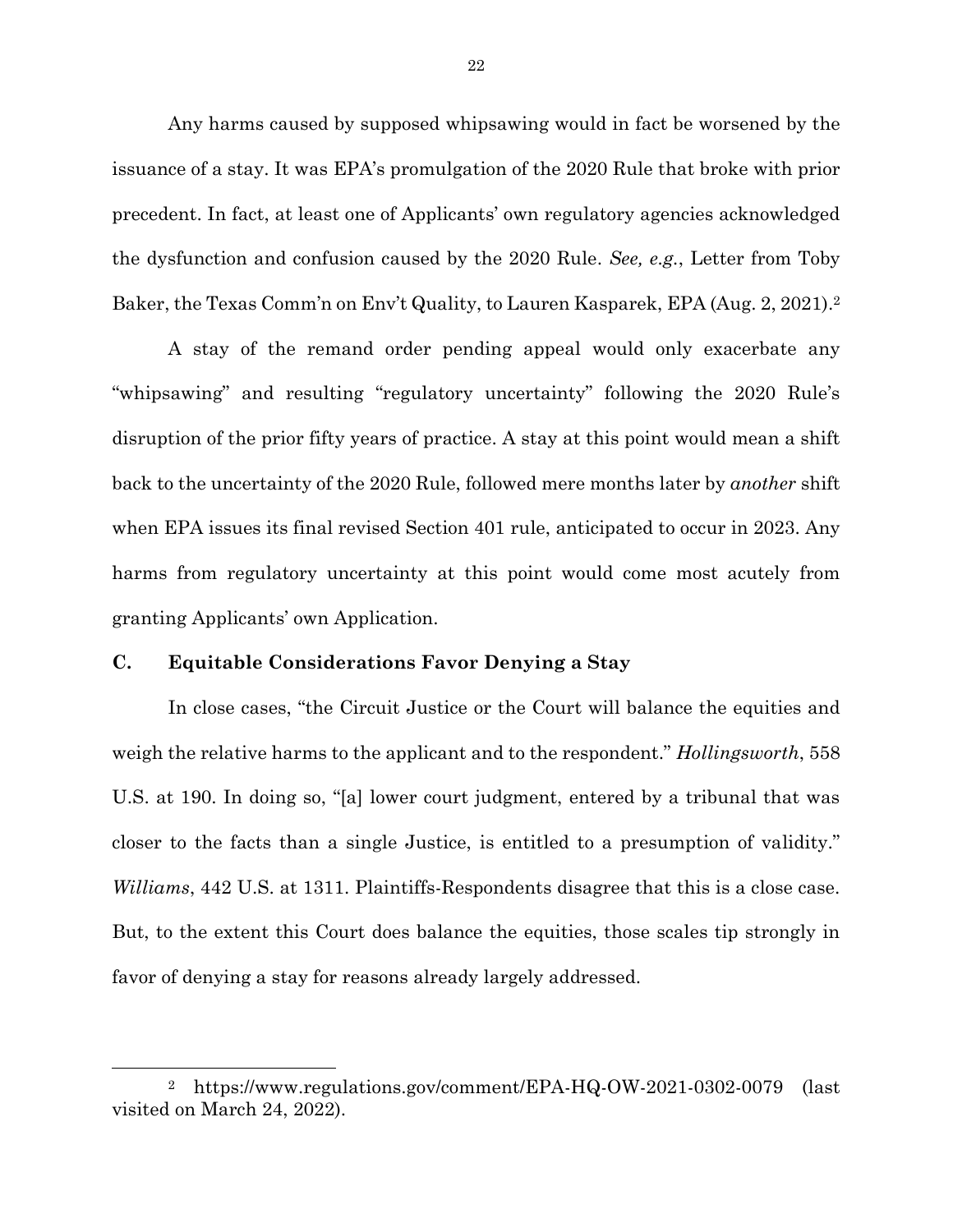As noted, Applicants present no concrete harm to weigh against Plaintiffs-Respondents' numerous and specific harms. Despite being on their third attempt to obtain a stay over the course of five months, Applicants have yet to identify a single impact to one of their members aside from a desire to operate in their preferred regulatory environment for the next several months. Moreover, the remand order dictates no outcome for EPA's efforts to revise the 2020 Rule and no limits on Applicants' participation in that process. Applicants are, therefore, free to continue to urge EPA to adopt the same rule Applicants say they "convinced" the agency to adopt in 2020. Stay Appl. 25.

By contrast, Plaintiffs-Respondents carefully and in detail set out the specific harms likely to transpire under the 2020 Rule. In support of their opposition to remand without vacatur, states across the country identified the significant implementation challenges, delays, and regulatory uncertainty the 2020 Rule caused. Stay App. 299-423. And, as the district court detailed, Plaintiffs-Respondents established "significant environmental harms" likely to transpire under the 2020 Rule, including as one example Washington State's inability to apply water quality protections for hydropower licenses with a 30- to 50-year lifespan and critical to salmon and orca populations in the Pacific Northwest. Stay App. 567. When weighed against those and countless other harms identified by Plaintiffs-Respondents below, Applicants' speculative claims of unknown harms pale in comparison. The equities strongly favor denying a stay.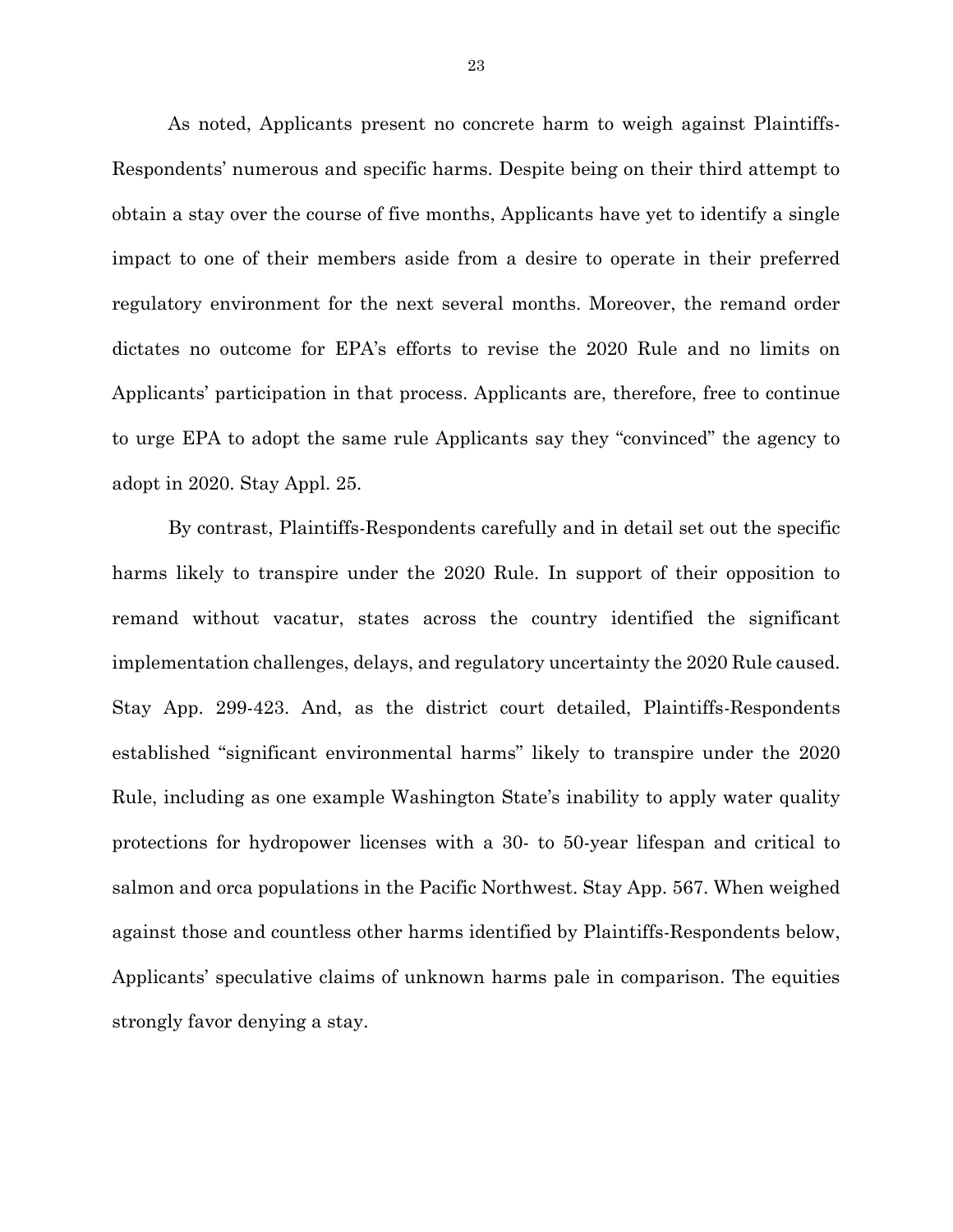### **CONCLUSION**

This Court should deny Applicants' request to stay the remand order, as well as their request to construe the Application as a petition for a writ of certiorari, grant certiorari before judgment, and summarily reverse.

# RESPECTFULLY SUBMITTED.

ROB BONTA *Attorney General of California* MICHAEL MONGAN *Solicitor General* JOSHUA PATASHNIK SARAH E. MORRISON ERIC KATZ TATIANA K. GAUR ADAM LEVITAN *Attorneys for Respondents State of California and California Water Resources Board*

LETITIA JAMES *Attorney General of New York*  BARBARA D. UNDERWOOD *Solicitor General* ANDREA OSER LAURA ETLINGER BRIAN LUSIGNAN *Attorneys for Respondent State of New York*

ROBERT W. FERGUSON  *Attorney General* NOAH G. PURCELL  *Solicitor General Counsel of Record* KELLY T. WOOD  *Assistant Attorney General* LESLIE GRIFFITH  *Deputy Solicitor General* Washington Office of the Attorney General

1125 Washington Street SE Olympia, WA 98504-0100 360-753-6200 noah.purcell@atg.wa.gov

*Attorneys for Respondent State of Washington*